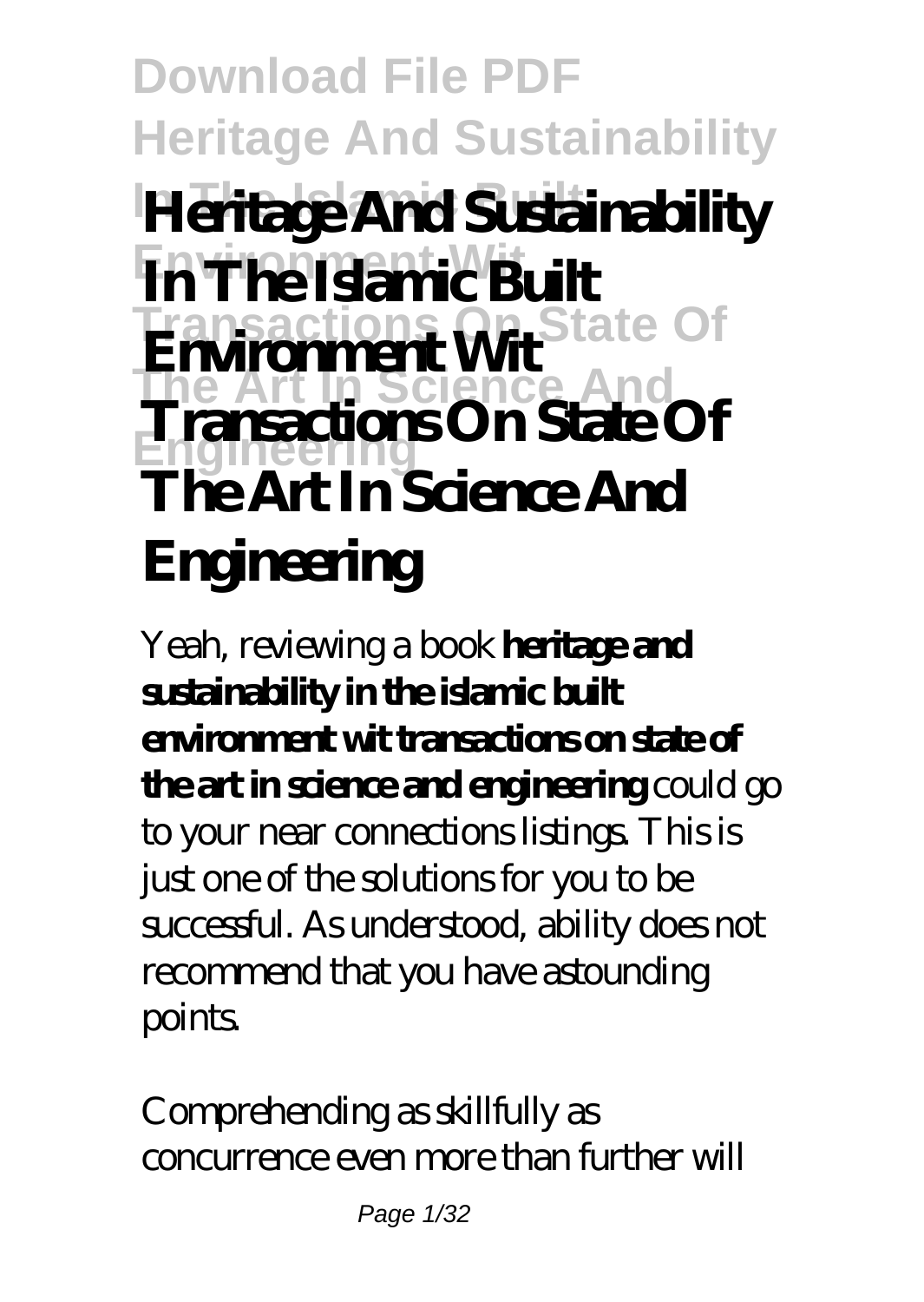allow each success neighboring to, the publication as competently as perception **Transactions On State Of** islamic built environment wit transactions on state of the art in science and no **Engineering** engineering can be taken as well as picked of this heritage and sustainability in the  $\overline{t}$ 

#### **World Heritage and Sustainable Societies | Andrijana Filinaitė | TEDxKaunas** *Heritage and Sustainability in Post COVID-19 World - Building Back Better* 20 Books to Read in 2020 // SUSTAINABILITY TOPICS **Best books to read in 2020 for zero waste and sustainability inspiration** Bill Gates' Favourite Books About Climate Change *Part 1 | Heritage as sustainability Lecture 43 : Heritage Conservation - Issues \u0026 Potentials: Heritage tourism , sustainability and way #Heritage and #Sustainability in Post COVID 19 World* Page 2/32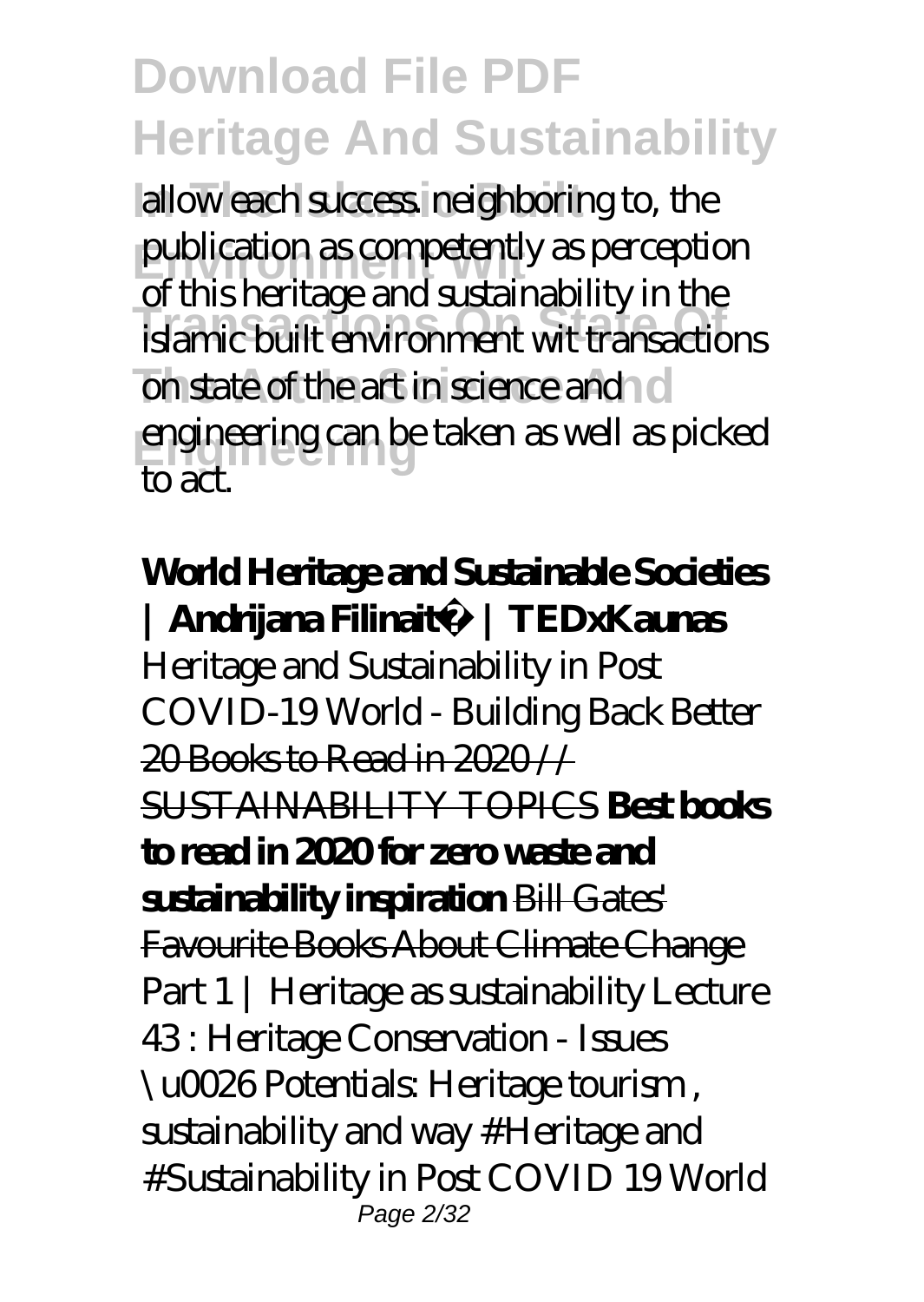**In The Islamic Built** *- Building Back Better* Culture for **Sustainable Development means…**<br>2018.10 *De il direct* for trans. Continued **Transactions On State Of** *Creating Sustainable Businesses Using* **The Art In Science And** *Cultural Heritage.* **Sustainable Heritage [USGBC+]** Marie-Theres Albert -*2018-19 Building Futures, Saving Pasts:* Perceptions of Sustainability in Heritage Studies Climate Change \u0026 the Environment | Book Recommendations | ad

How to make Tangzhong milk bread *Sustainability - Full Documentary* The Value of Heritage How to Incorporate Sustainability in 2020 *The Importance Of Culture For Sustainability* 2019 | A Reading Year in Review *What Is Sustainable Development?* Conservation Project - Madhya Pradesh Cultural Heritage, India Cultural Heritage: What is It? UNESCO World Heritage Sites \u0026 Sustainable Development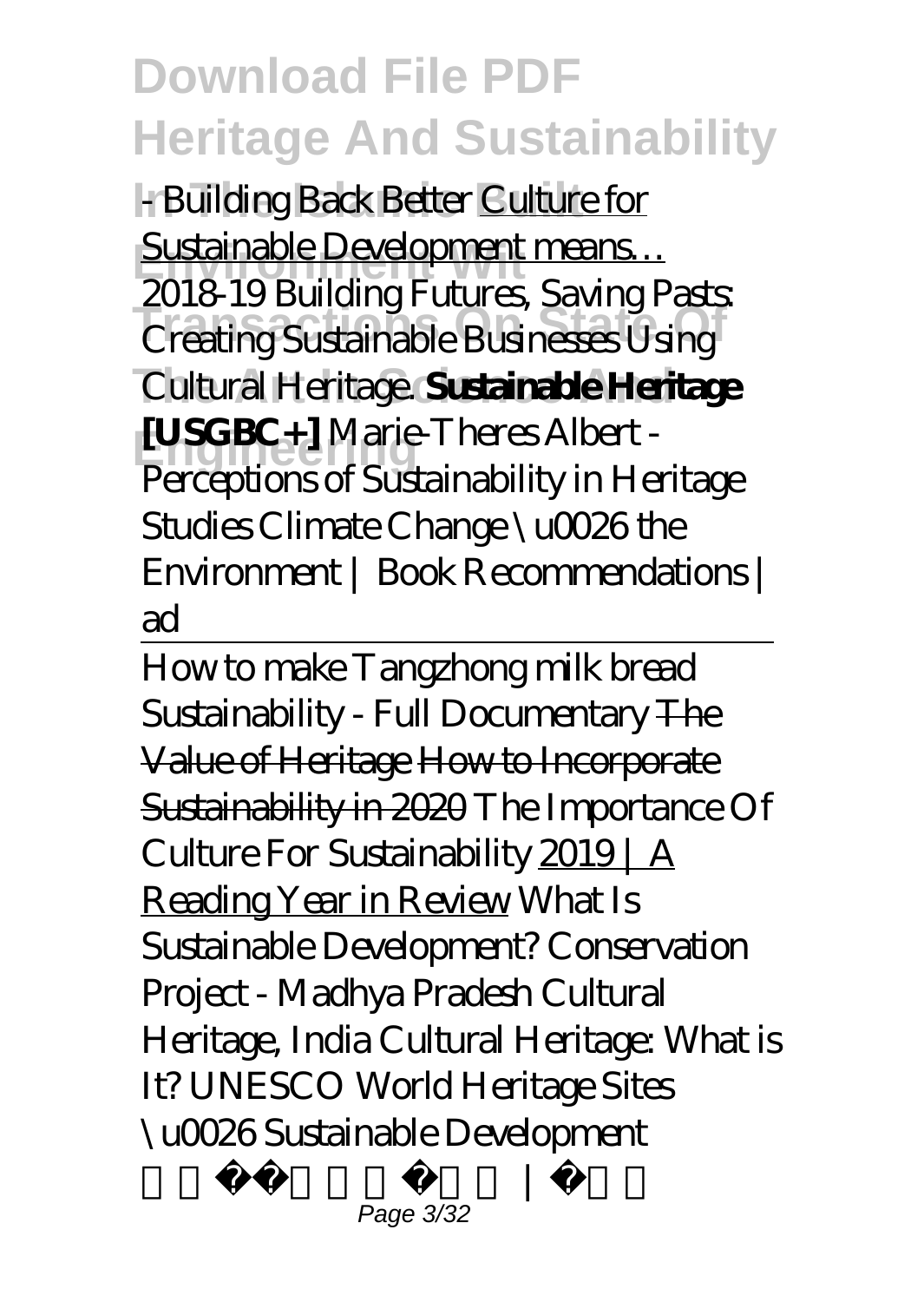**In The Islamic Built** (Marielza Oliveira) | TEDxTHU *Howard* **Environment Wit** *Bryant: \"The Heritage\" and the Politics* **Transactions On State Of** *\u0026 Ancestral Heritage - Native* **The Art In Science And** *Perspectives on Sustainability* Why **Heritage Conservation Is Green** *of Race, Sports, and Patriotism Identity* Development | Lim Gaik Siang | TEDxUSMNibongTebal *A Beginner's Guide: How To Be More Sustainable* Barabara Engels - Natural Heritage and Sustainable Development InHeriT: Adaptive Reuse Towards a New Sustainable Future for Cultural Heritage *Intangible Cultural Heritage and Sustainable Development Heritage And Sustainability In The*

Heritage makes a significant contribution to the UK economy; Heritage plays a key role in broader economic activity in the UK; Heritage helps achieve sustainable growth. Useful information can also be found in Heritage Counts. This annual Page 4/32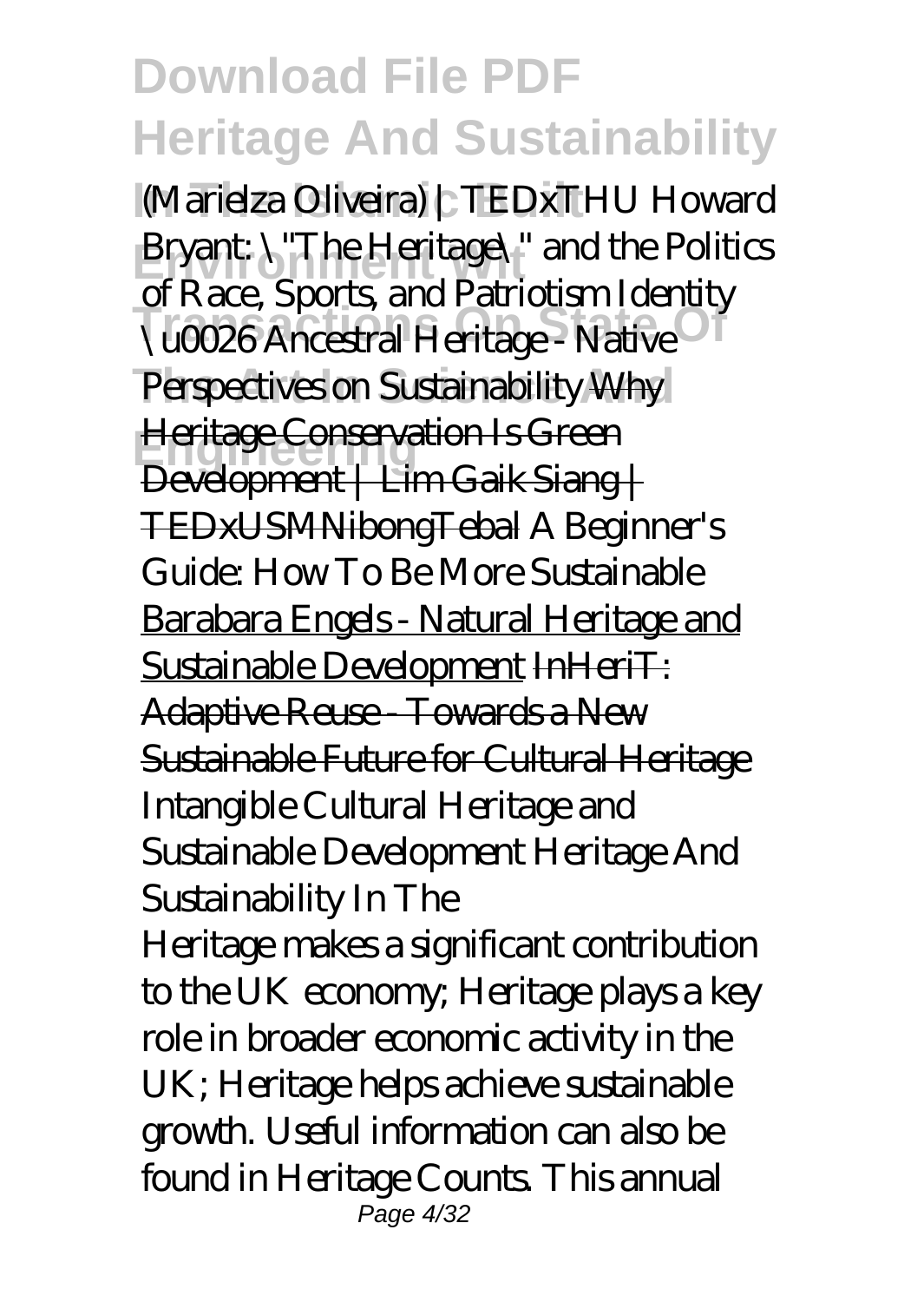review of England's historic environment **is produced by Historic England on behalf Transactions On State Of** to heritage and growth is the 2010 edition on the economic impact of the historic **Environment.** This report contains of the heritage sector. Especially relevant research on

#### *Heritage and Sustainable Growth | Historic England*

On 19 November 2015, the 20th General Assembly of the States Parties to the World Heritage Convention adopted a Policy on the integration of a sustainable development perspective into the processes of the Convention.The overall goal of the policy is to assist States Parties, practitioners, institutions, communities and networks, through appropriate guidance, to harness the potential of World Heritage properties and heritage in general, to contribute to sustainable Page 5/32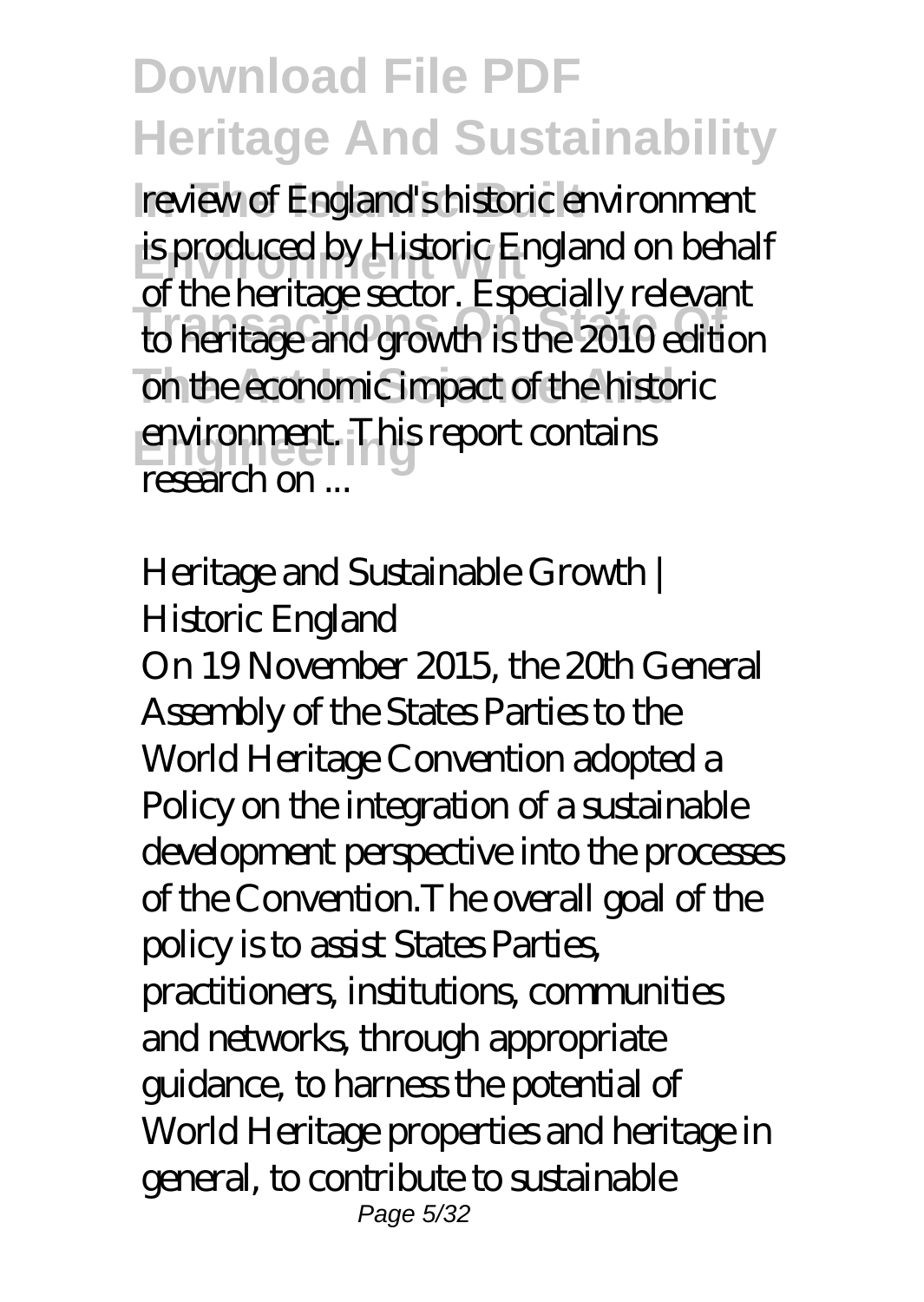development and therefore...

**Environment Wit** *World Heritage Centre - World Heritage* **Transactions On State Of** *and Sustainable ...*

Today, past the halfway mark in the first quarter of the 21st century, we are challenged by a number of coincidental global agendas: the exhaustion of the key non-renewable material and energy resources which industrialised and developing countries currently depend on; recognition of the relationship between the burning of fossil fuels, carbon dioxide emissions and global warming (Colimate change'); and the agenda of sustainable development, articulated in the 1987 Brundtland Report ...

#### *Heritage and Sustainability - The Building Conservation ...*

The geographical scope of this special issue is global, encompassing urban and Page 6/32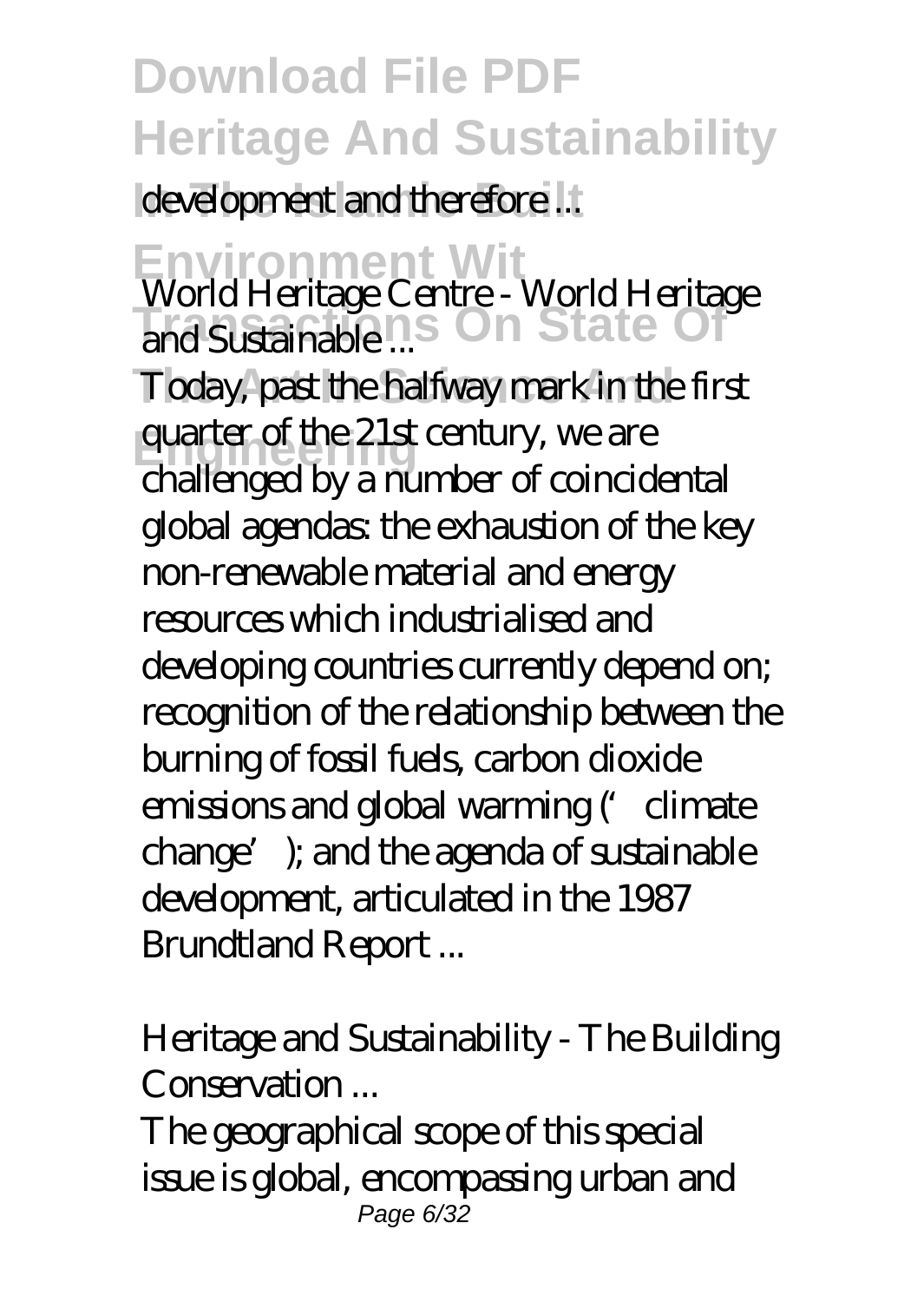**In The Islamic Built** rural contexts, authorised, as well as **Environment Wit** subaltern approaches to tangible and **Transactions On State Of** considered in all relevant forms, including social, economic, cultural and political **Engineering** along with environmental.We welcome intangible heritage; sustainability is theoretical and methodological approaches, as well as case studies.

#### *Sustainability | Special Issue : Cultural Heritage ...*

BESIDES being one of the most popular tourist destinations in Northern Luzon, Vigan in Ilocos Sur is a model for sustainability inspired by heritage, resulting in the preservation of its environment and assuring it can also be enjoyed by the next generations. Vigan, a United Nations Educational, Scientific and Cultural Organization (Unesco) heritage site is  $[...]$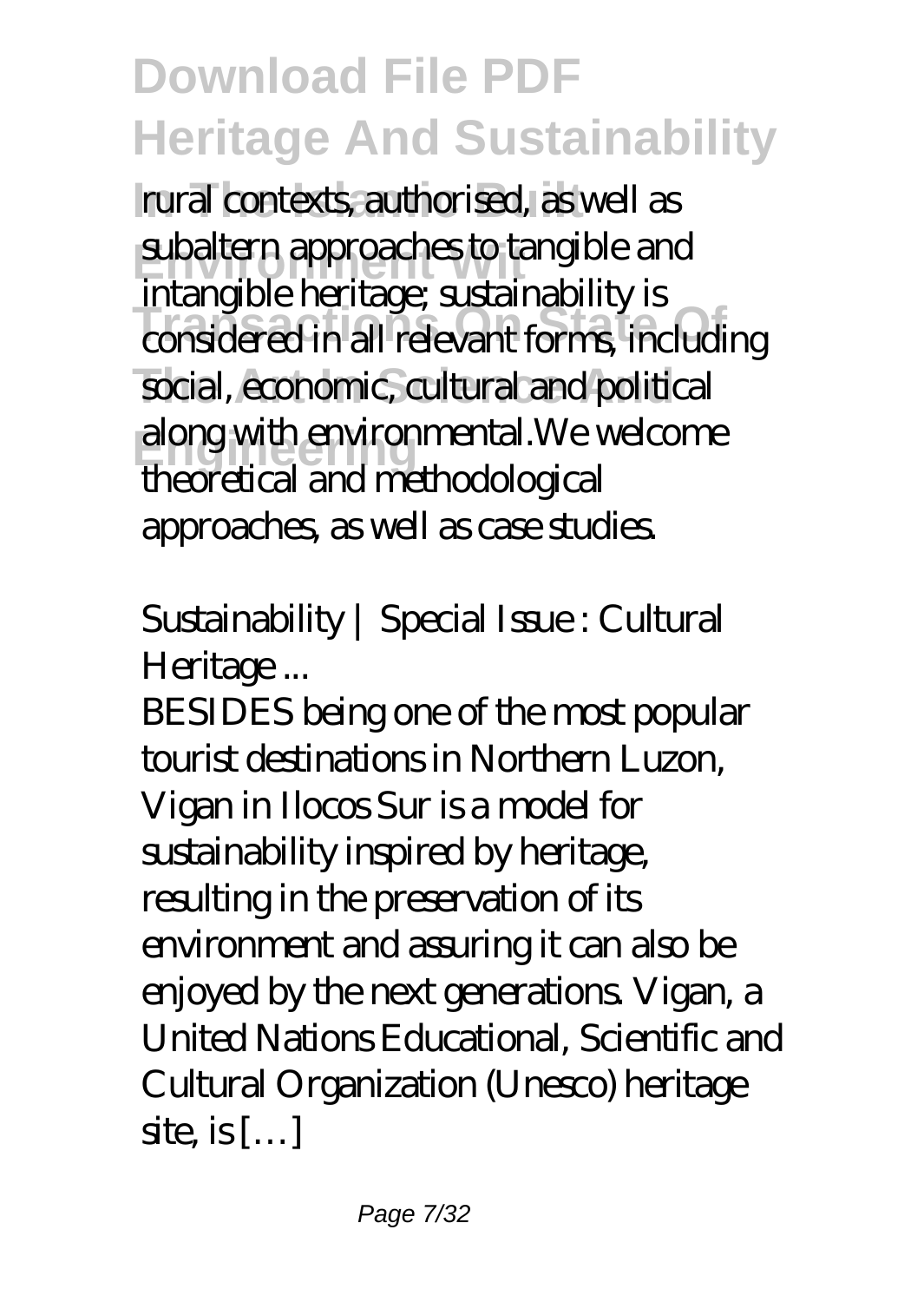**In The Islamic Built** *Vigan: Sustainability anchored on heritage* **Environment Wit** *– The Manila Times*

**Transactions On State Of** (Deadline: 1 February 2021) Affirming Authenticity: Sustainable Conservation of **Engineering** Cultural Heritage (Deadline: 21 February Heritage Building Information Modelling 2021) Accessible Tourism in Protected Natural Areas (PNAs) (Deadline: 28 February 2021) Artificial Intelligence and Sustainable Cultural & Heritage Tourism Experience (Deadline: 28 ...

#### *Tourism, Culture, and Heritage - A section of Sustainability*

Students are encouraged to take a long view of preservation and heritage management and challenged to define problems, set objectives and explore a range of sustainability issues and strategies. Concepts of value, sustainability, life expectancy, stewardship, ownership, vulnerability and risk are combined with Page 8/32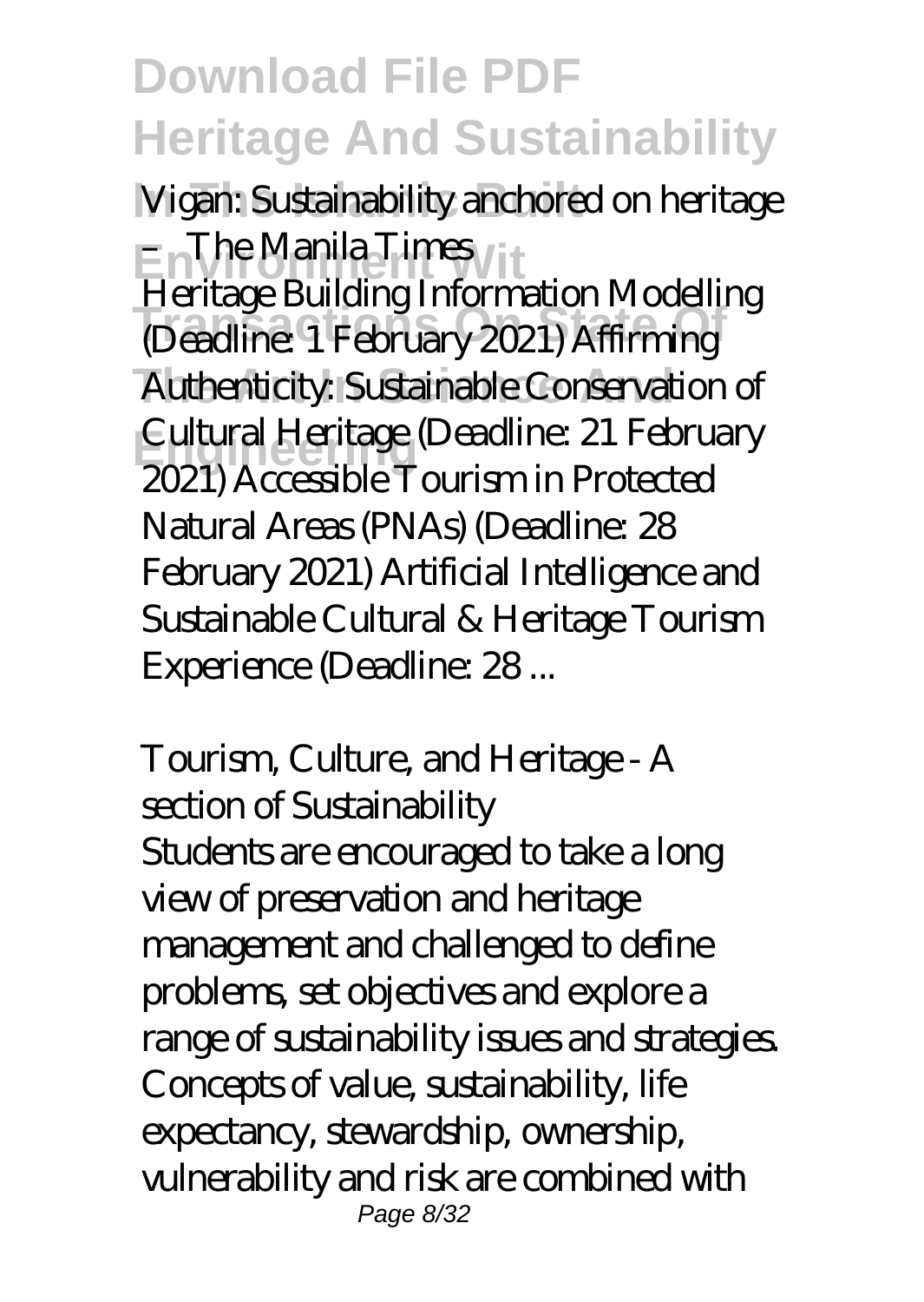the scientific study of historic materials assemblies, technologies and systems.

**Transactions On State Of** *Sustainable Heritage MSc | UCL Institute* for Sustainable Science And **Engineering** Sustainable development—meeting the world's current needs by using what we already have, so that we're not compromising the resources of future generations—has important implications for our environmental, economic, and social well-being. The good news is that most cultural heritage professionals, working to conserve buildings, ancient living sites, and the historic places that touch our hearts, do keenly recognize the significant relationship between conservation and sustainability.

*What Do You Mean, "Sustainability and Cultural Heritage ...* Sustainable Heritage Conservation is a  $Page\ 9/32$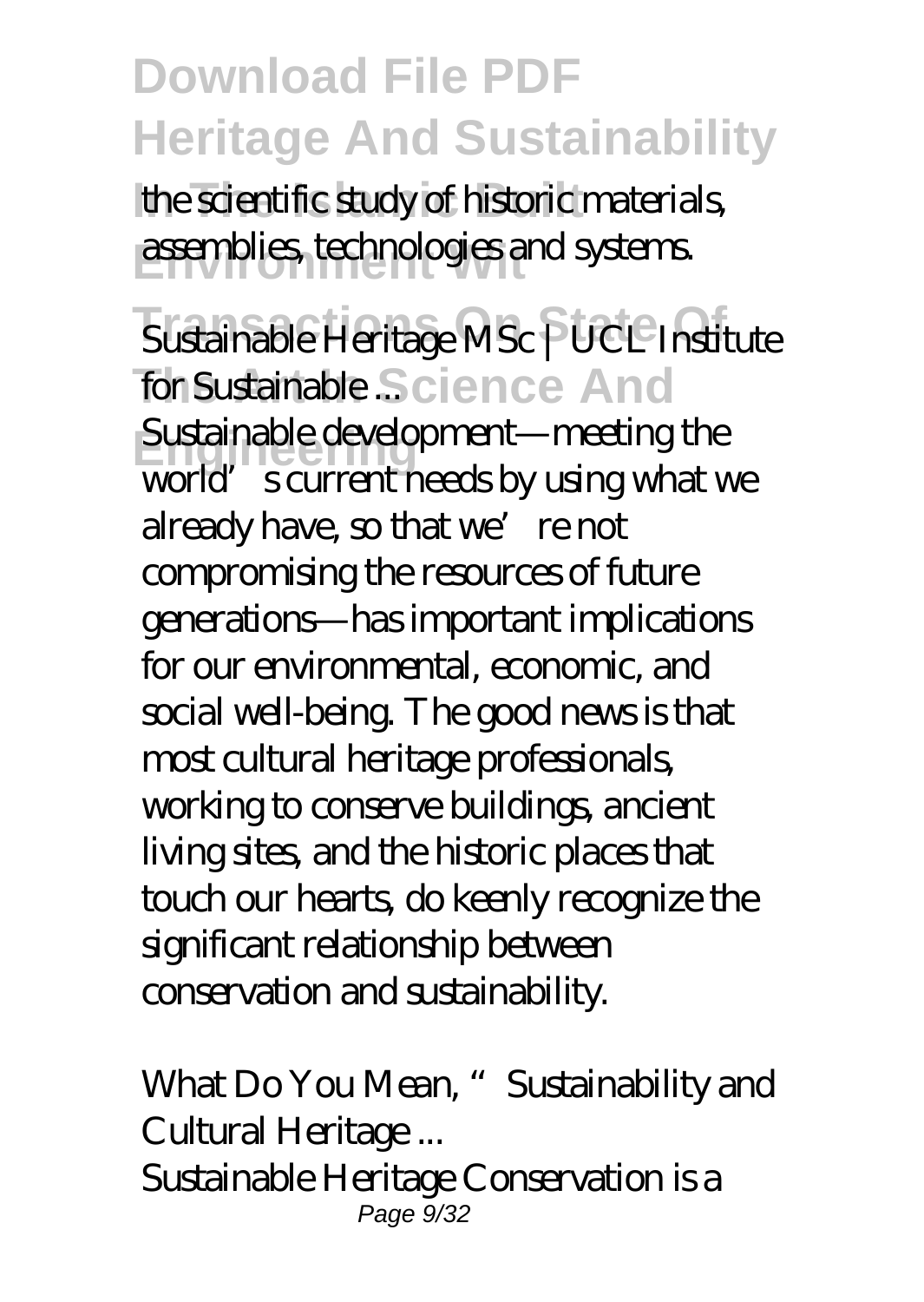consultancy promoting sustainable care of **Environment Collections.** We offer a **Transactions On State Of** and care of individual objects, museum collections and historic interiors, and the **Exaces in which they are housed. Through** comprehensive service in the management working partnerships with architects, engineers, curators and conservators we offer a holistic approach to the delivery of heritage preservation.

#### *Sustainable Heritage*

The National Lottery Heritage Fund is working with Fit for the Future to help our applicants embed environmental sustainability within their projects. Fit for the Future is a UK-wide environmental sustainability network.

#### *Environmental sustainability guidance | The National ...* Heritage buildings tend to be inherently

Page 10/32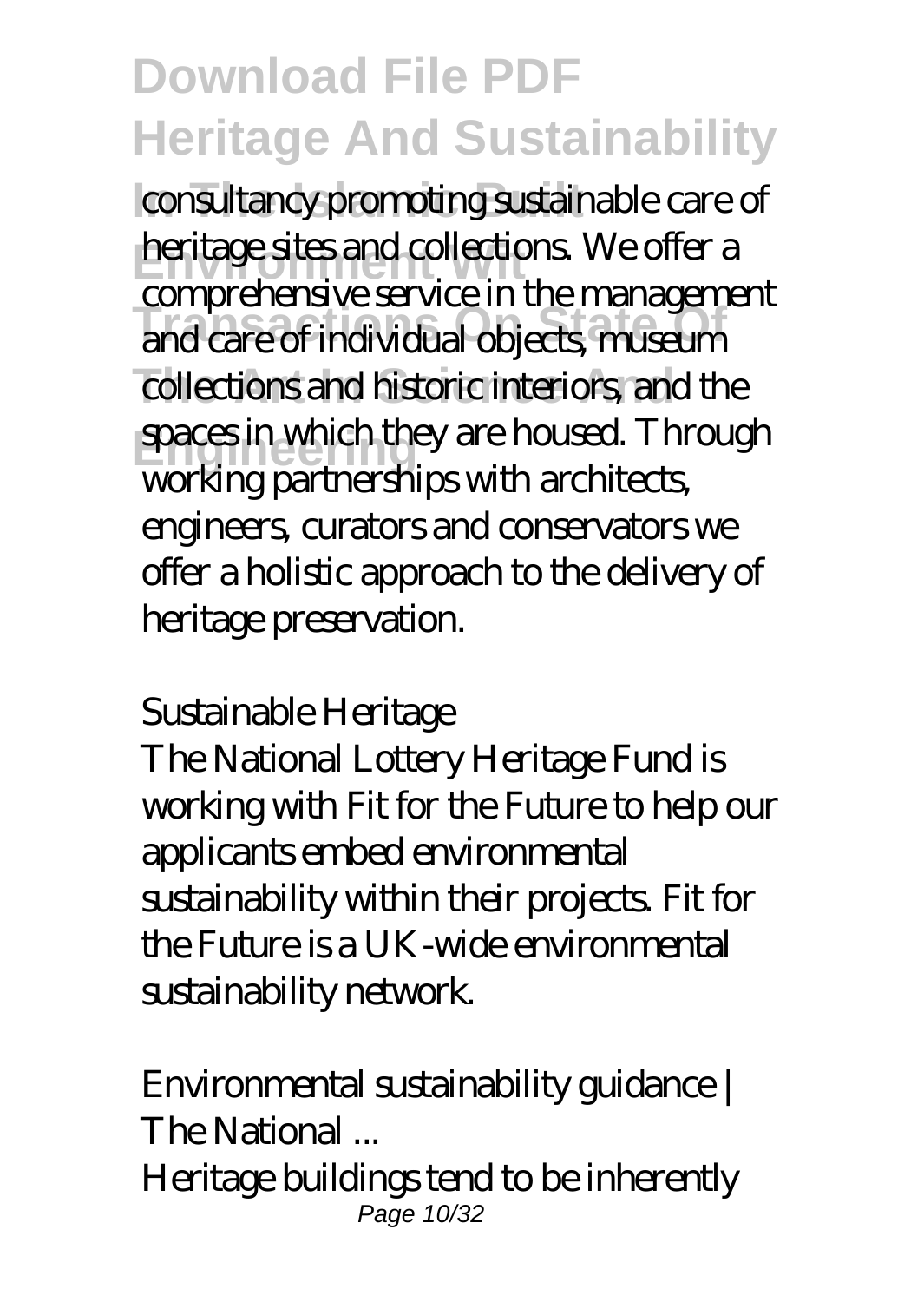environmentally sustainable, with high **Levels of embodied energy. Buildings from** promatural, low-energy, less..<sup>....</sup> Of **The Art In Science And** pre-industrial periods are likely to contain

*Heritage building preservation vs sustainability? Conflict ...*

The United Nations Organization for Education, Science and Culture (UNESCO) was founded on 16 November 1945 as the United Nation's specialized agency. UNESCO has 195 Members and 10 Associate Members.It is governed by the General Conference and the Executive Board.The Secretariat, headed by the Director-General, implements the decisions of these two bodies.

*Community Heritage for Sustainability Youth Idea Showcase ...* Heritage Sustainable Energy, LLC is Michigan's leading provider of clean Page 11/32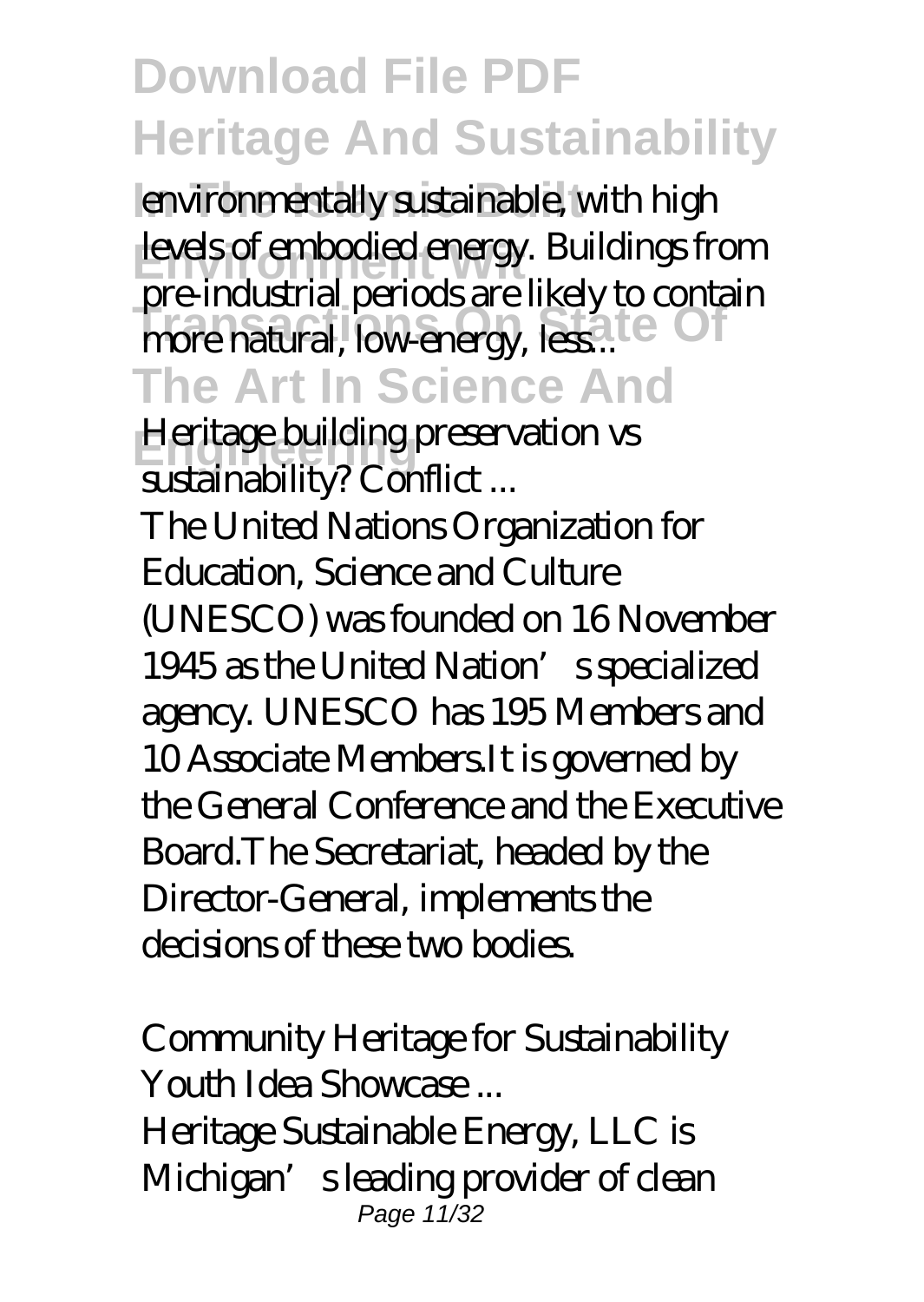**In The Islamic Built** renewable energy. Formed in 2004, **Excelence has worked close Transmission Communications Community** companies to build, operate and maintain wind farms that achieve the most cost-Heritage has worked closely with landowners, local communities, local government, contractors and utility effective, renewable energy generation for our customers. In addition to clean, renewable, homegrown energy, Heritage's wind and solar farms generate millions of dollars in local communities through ...

#### *Heritage Wind Energy | Bringing New Energy to Michigan*

Cultural heritage encompasses properties and sites of archaeological, historical, cultural, artistic and religious significance as well as unique environmental features and cultural knowledge, innovations and practices of communities embodying traditional lifestyles, which are protected Page 12/32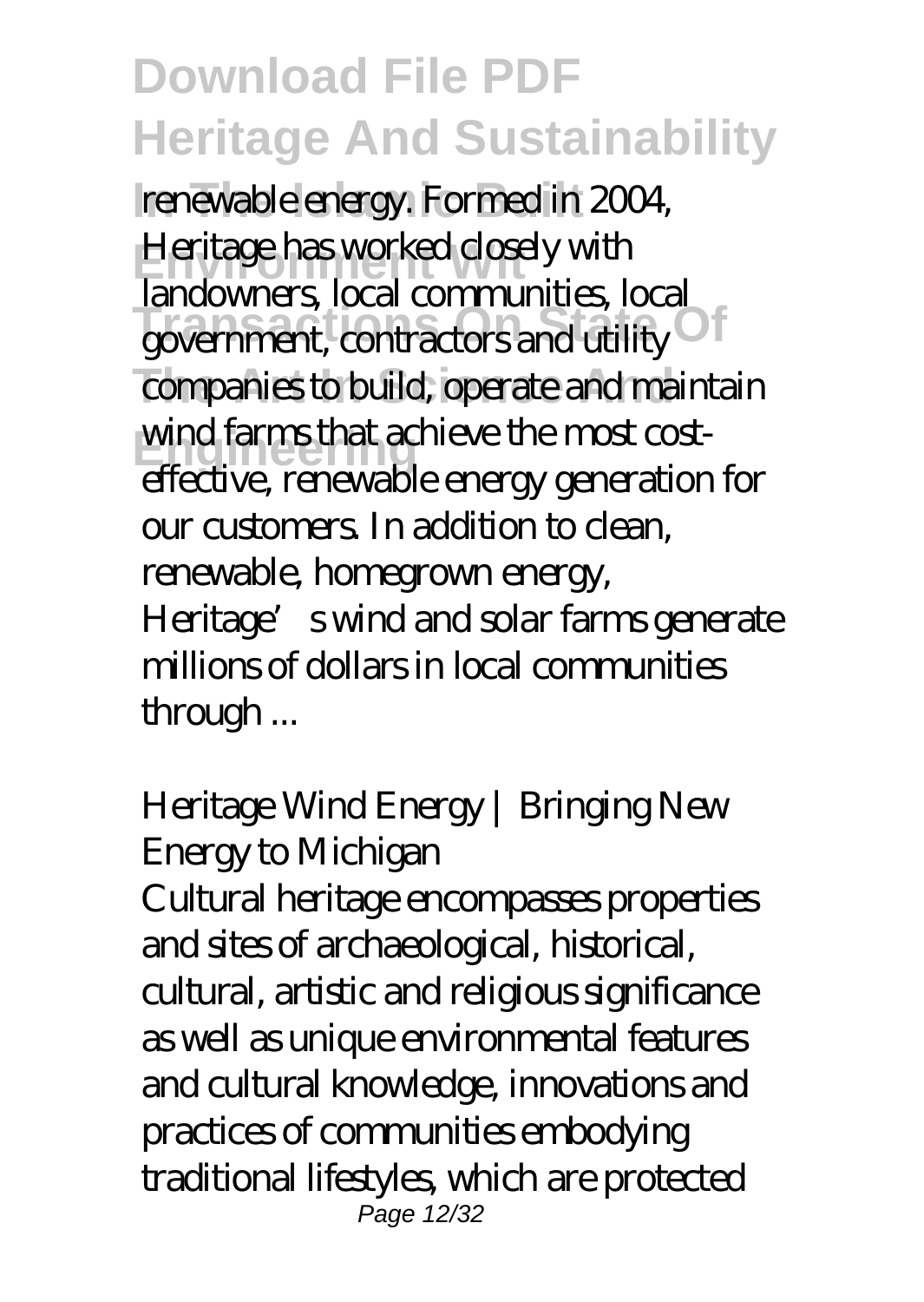### for current and future generations.

#### **Environment Wit Sustainability on's On State Of** *Cultural Heritage | FIRST for Sustainability*

The English Heritage Trust is a charity **Engineering** registered in England, no. 1140351, and a company registered in England, no. 07447221. The charity is audited by the National Audit Office, London SW1W 9SP. The English Heritage Trust is licensed to manage the National Heritage Collection by the Historic Monuments & Buildings Commission for England.

*Our Priorities | English Heritage* This programme is designed to build your understanding of the tourism, heritage, and sustainability sectors. Drawing upon a multidisciplinary team to do this, it uses academic approaches from the social sciences and the arts to investigate key themes.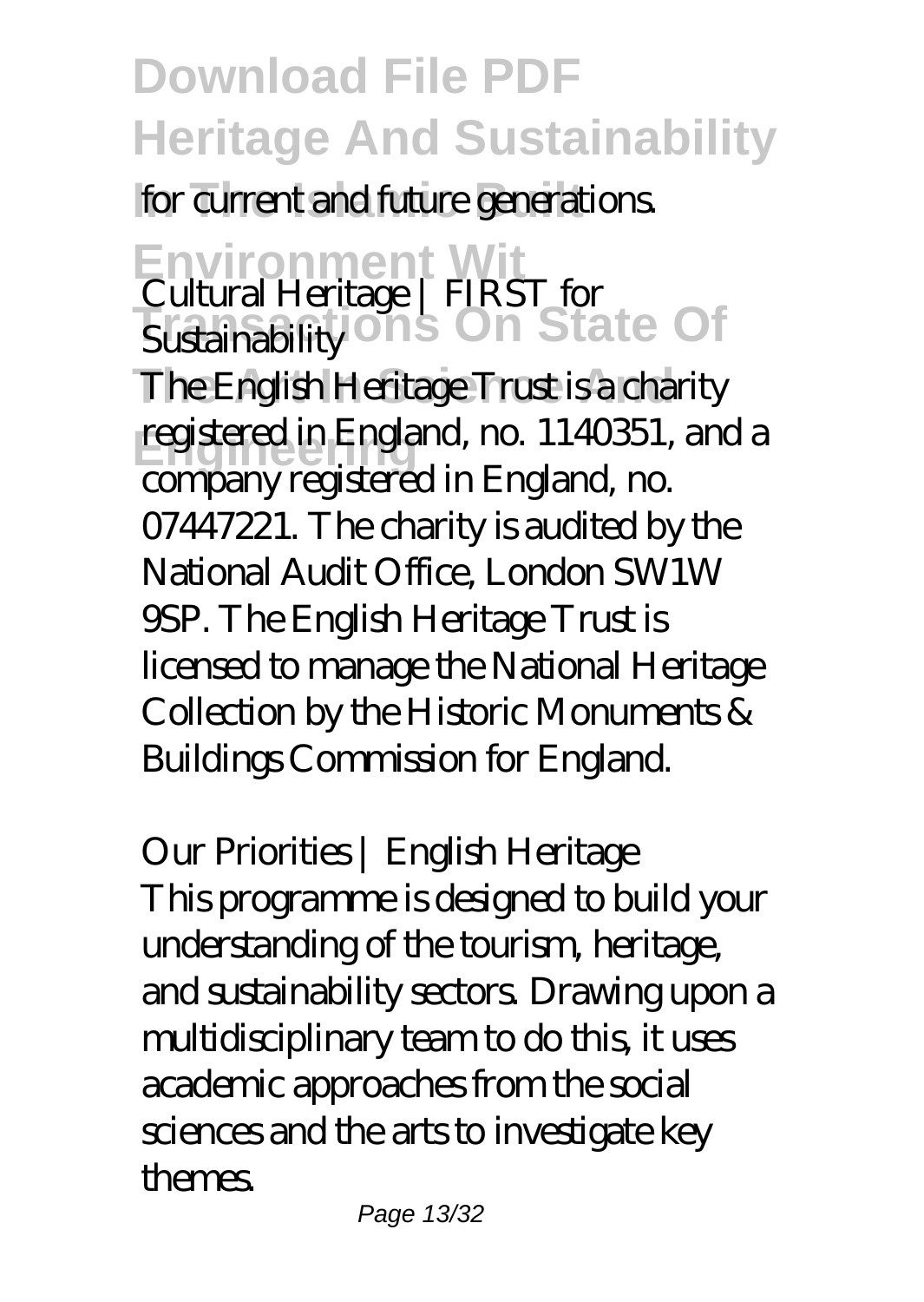**Download File PDF Heritage And Sustainability In The Islamic Built** *Fourism, Heritage & Sustainability* **Transactions On State Of** Nevertheless, this will require the heritage sector to reconsider its position and proactively take concrete steps to advance *(Dumfries Campus) MSc* social, environmental, and economic sustainability. The webinar will address this issue, with particular focus on museums and their collections.

#### *Heritage and Sustainability in Post COVID-19 World ...*

Sustainability Steps at Heritage Fine Foods Reduce, reuse, repurpose, recycle Here at The Heritage Fine Food Company, we are keen to be as sustainable as we can be by reducing, reusing, repurposing and recycling as much as we can. We are constantly reviewing and introducing efficient working practices.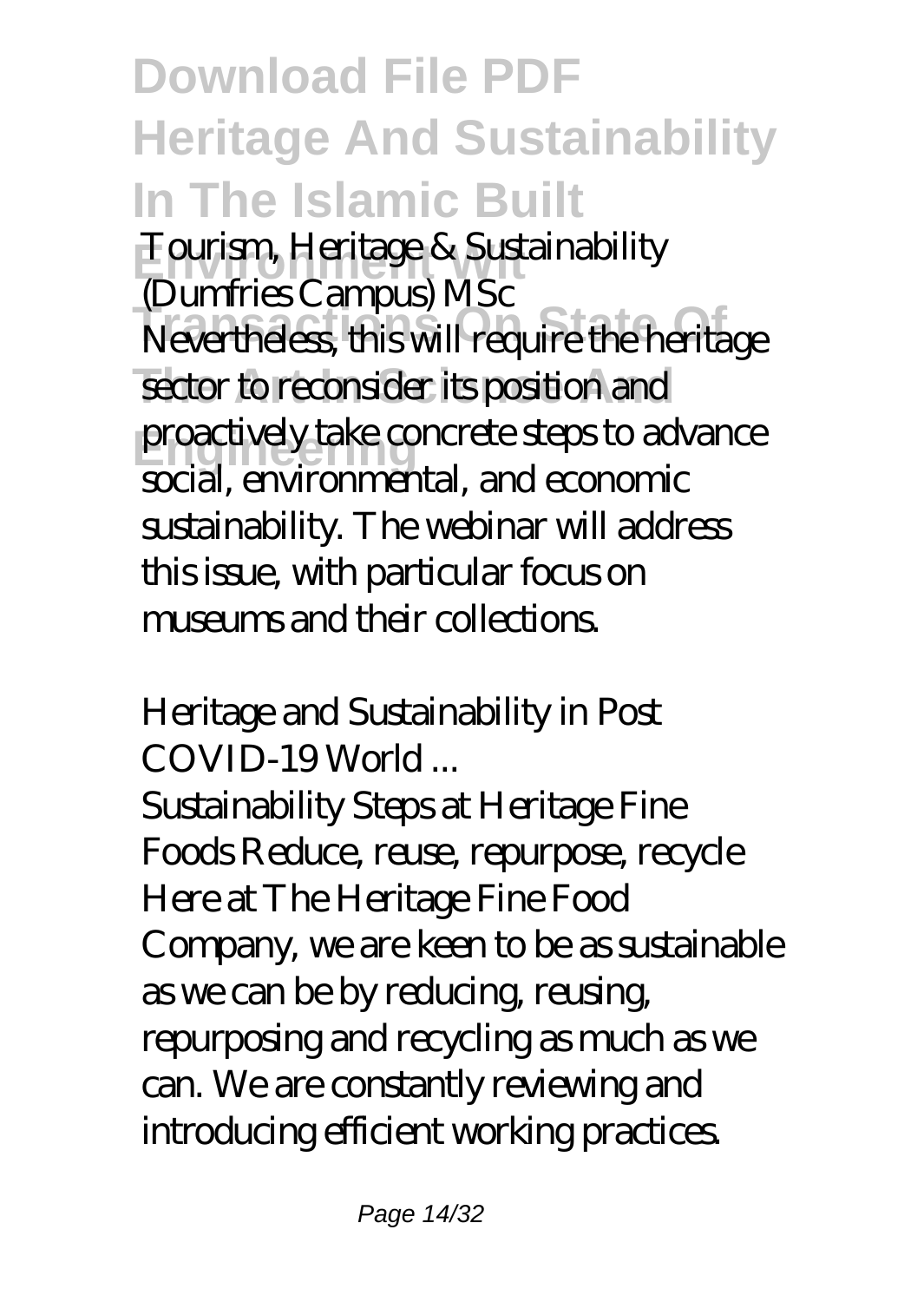**In The Islamic Built** *Sustainability Steps at Heritage Fine Foods - Heritage ...* With **Transactions On State Of** from 2 to 5 November 2020 by UNESCO and the National Centre for And **Examentation and Scientific Research (),**<br>
<u>Ellistingity</u> afficial larger of the quaject A first training workshop was organized following the official launch of the project "Capacity Building in Sustainable Tourism Development and Management for World Heritage in Comoros" on 15 October 2020.The project, financed by the Netherlands Funds-in-Trust to UNESCO, aims to strengthen ...

This book brings together ecologicalconservation theory and heritagepreservation theory and shows how these two realms have common purpose. Through theoretical discussion and illustrative examples, Sustainable Heritage Page 15/32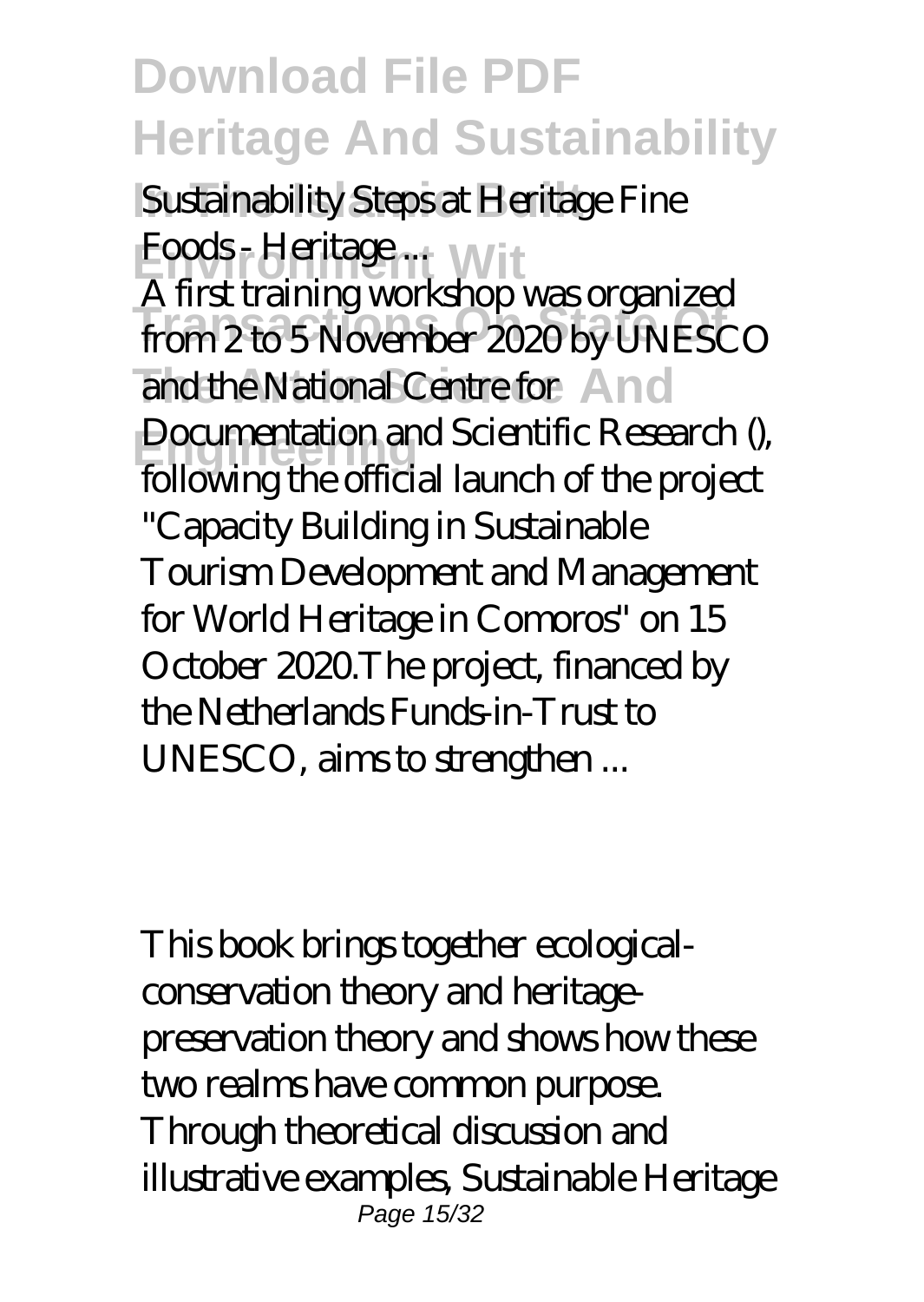reframes the history of multiple **Environments within preservation and Transactions On State Of** disciplinary themes. Through topics such as Cultural Relationships with Nature, Ecology, Biodiversity, Energy, and sustainable-design strategies into cross-Resource Systems; Integrating Biodiversity into the Built Environment Rehabilitation Practice; Fixing the Shortcomings Within Community Design, Planning, and Policy; Strategies for Adapting Buildings and Structures for Rising Sea Levels; and Vehicles as a Microcosm of Approaching Built Environment Rehabilitation, the book explores contemporary ecological and heritage ethics as a strategy for improving the livability of the built environment. The authors provide a holistic critique of the challenges we face in light of climate and cultural changes occurring from the local to the global level. It synthesizes the best practices offered by Page 16/32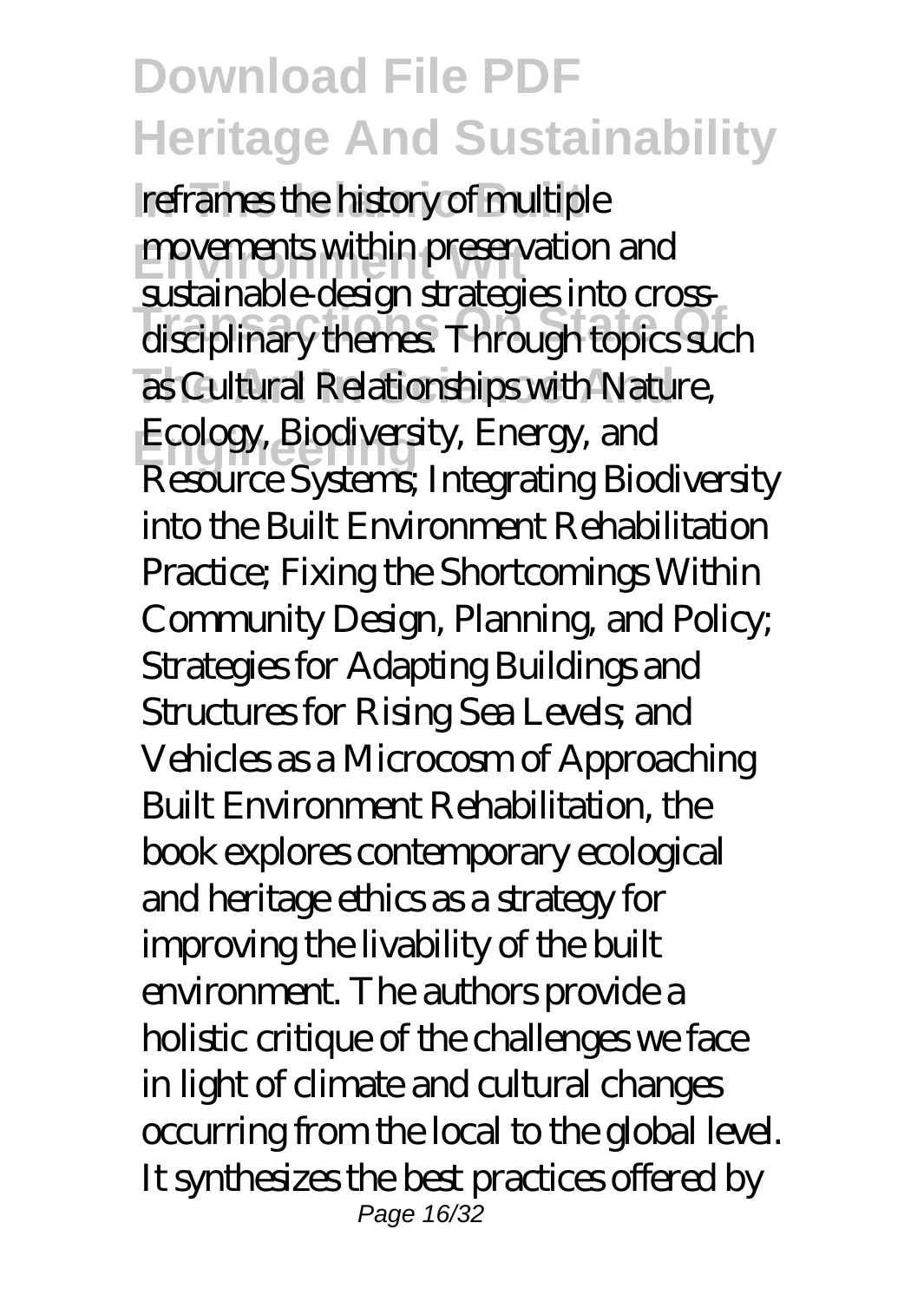separate disciplines as one cohesive way **forward toward sustainable design. The Transactions On State Of** the physical and cultural longevity of the built environment, why these two are so **Elosely paired, and the potential their** authors consider strategies for increasing overlap offers for sustained and meaningful inhabitation. Sustainable Heritage unites students and professionals in a wide range of disciplines with one common language and more closely aligned sets of objectives for preservation and sustainable design.

This book explores cultural sustainability and its relationships to heritage from a wide interdisciplinary perspective. By examining the interactions between people and communities in the places where they live it exemplifies the diverse ways in which a people-centred heritage builds identities and supports individual and Page 17/32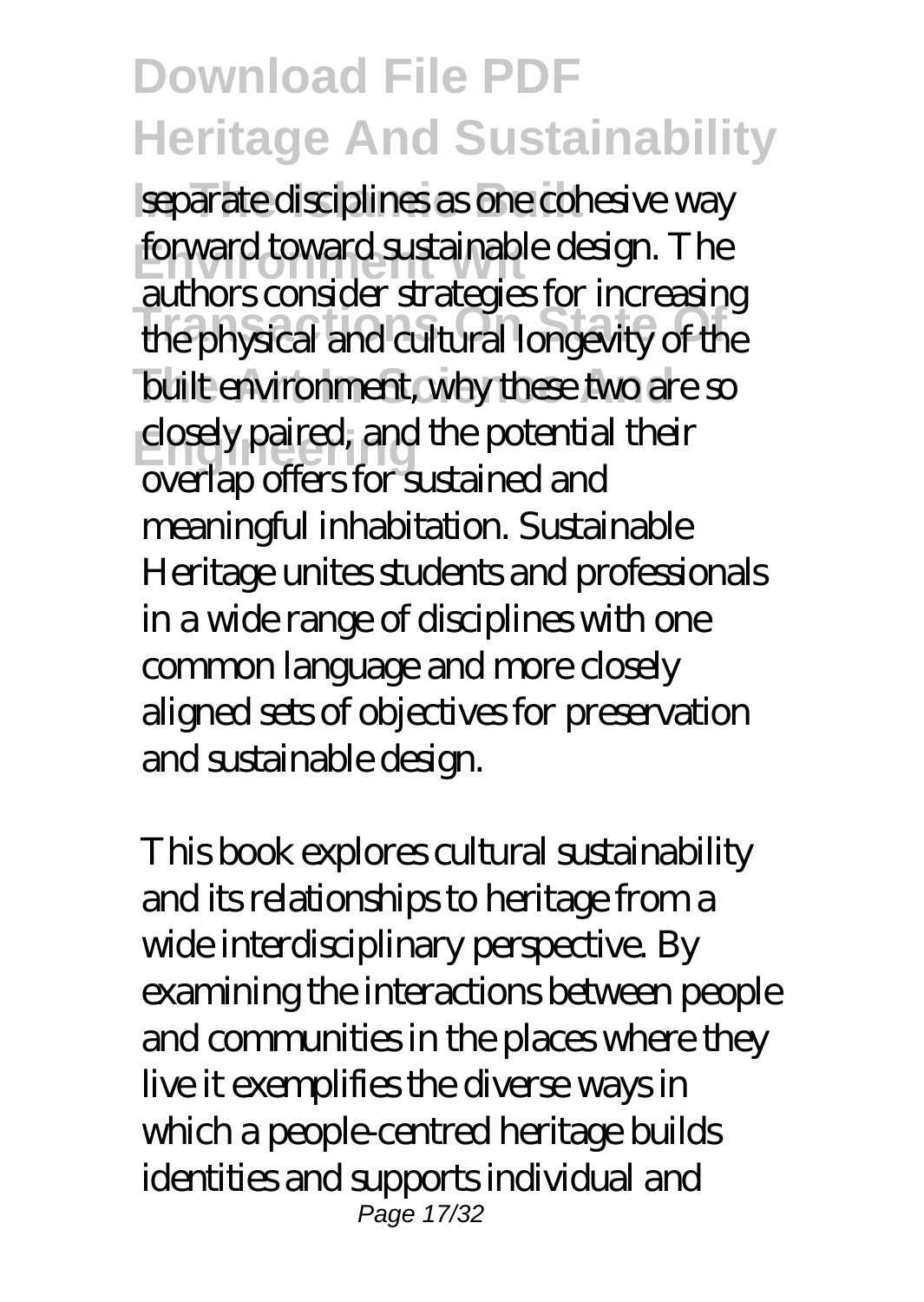collective memories. It encourages a view **Environment Wit** of heritage as a process that contributes **Transactions On State Of** well-being and socially- and culturallysensitive policy. With theoretically**informed case studies from leading** through cultural sustainability to human researchers, the book addresses both concepts and practice, in a range of places and contexts including landscape, townscape, museums, industrial sites, every day heritage, 'ordinary' places and the local scene, and even UNESCOdesignated sites. The contributors, most of whom, like the editors, were members of the COST Action 'Investigating Cultural Sustainability', demonstrate in a cohesive way how the cultural values that people attach to place are enmeshed with issues of memory, identity and aspiration and how they therefore stand at the centre of sustainability discourse and practice. The cases are drawn from many parts of Page 18/32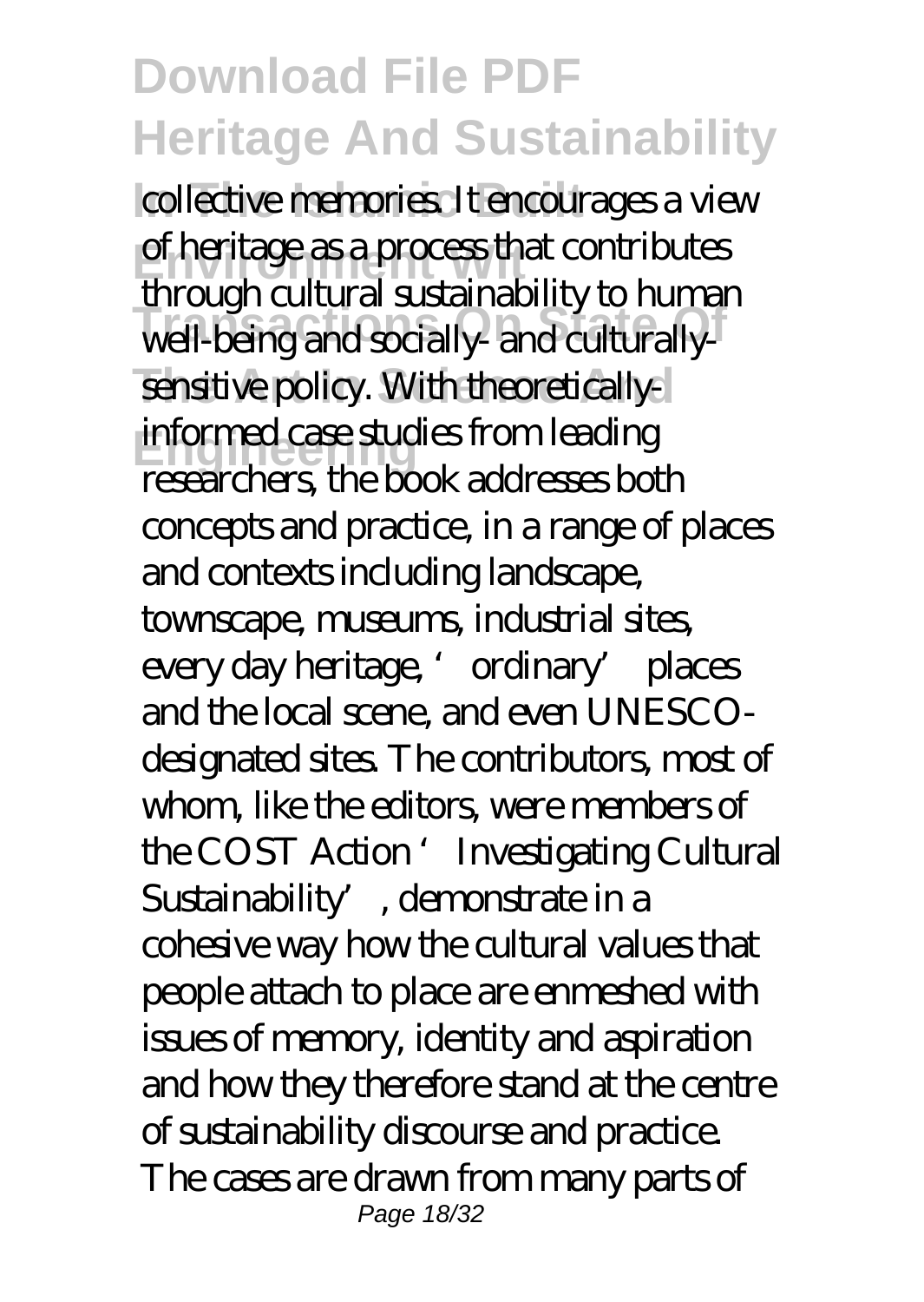Europe, but notably from the Baltic, and **central and south-eastern Europe, regions Transactions On State Of** cultural approaches and heritage discourses that offer less well-known but **Engineering** transferable insights. They all illustrate the with distinctive recent histories and contribution that dealing with the inheritance of the past can make to a full cultural engagement with sustainable development. The book provides an introductory framework to guide readers, and a concluding section that draws on the case studies to emphasise their transferability and specificity, and to outline the potential contribution of the examples to future research, practice and policy in cultural sustainability. This is a unique offering for postgraduate students, researchers and professionals interested in heritage management, governance and community participation and cultural sustainability.

Page 19/32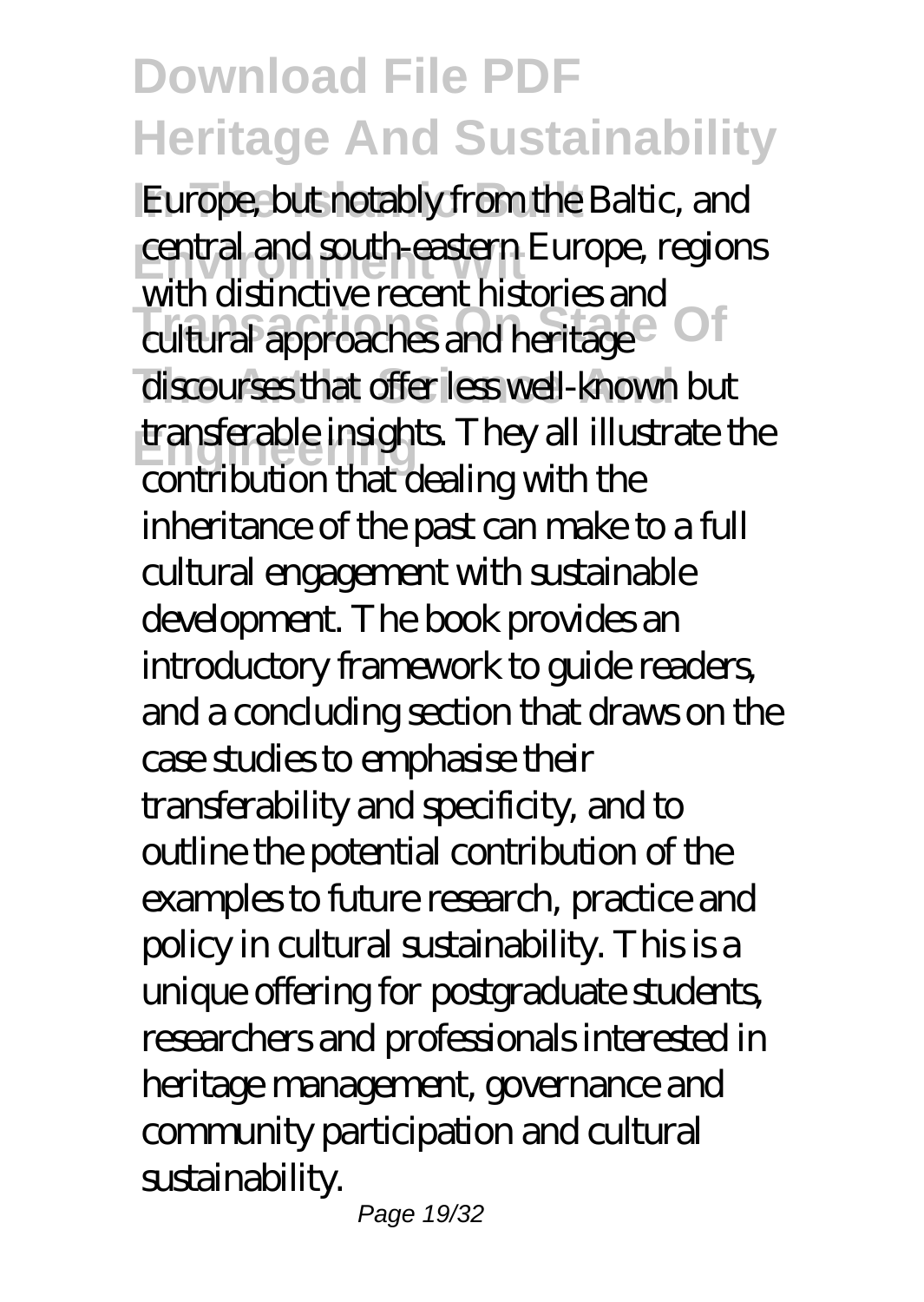### **Download File PDF Heritage And Sustainability In The Islamic Built For cultural and heritage institutions Transactions On State Of** major challenge of the twenty-first century. In the first major work to analyze **Engineering** this critical issue, Barthel-Bouchier argues around the world, sustainability is the that programmatic commitments to sustainability arose both from direct environmental threats to tangible and intangible heritage, and from social and economic contradictions as heritage developed into a truly global organizational field. Drawing on extensive fieldwork and interviews over many years, as well as detailed coverage of primary documents and secondary literature, she examines key international organizations including UNESCO, ICOMOS, and the World Monuments Fund, and national trust organizations of Great Britain, the United States, and Australia, and many others. This wide-ranging study establishes Page 20/32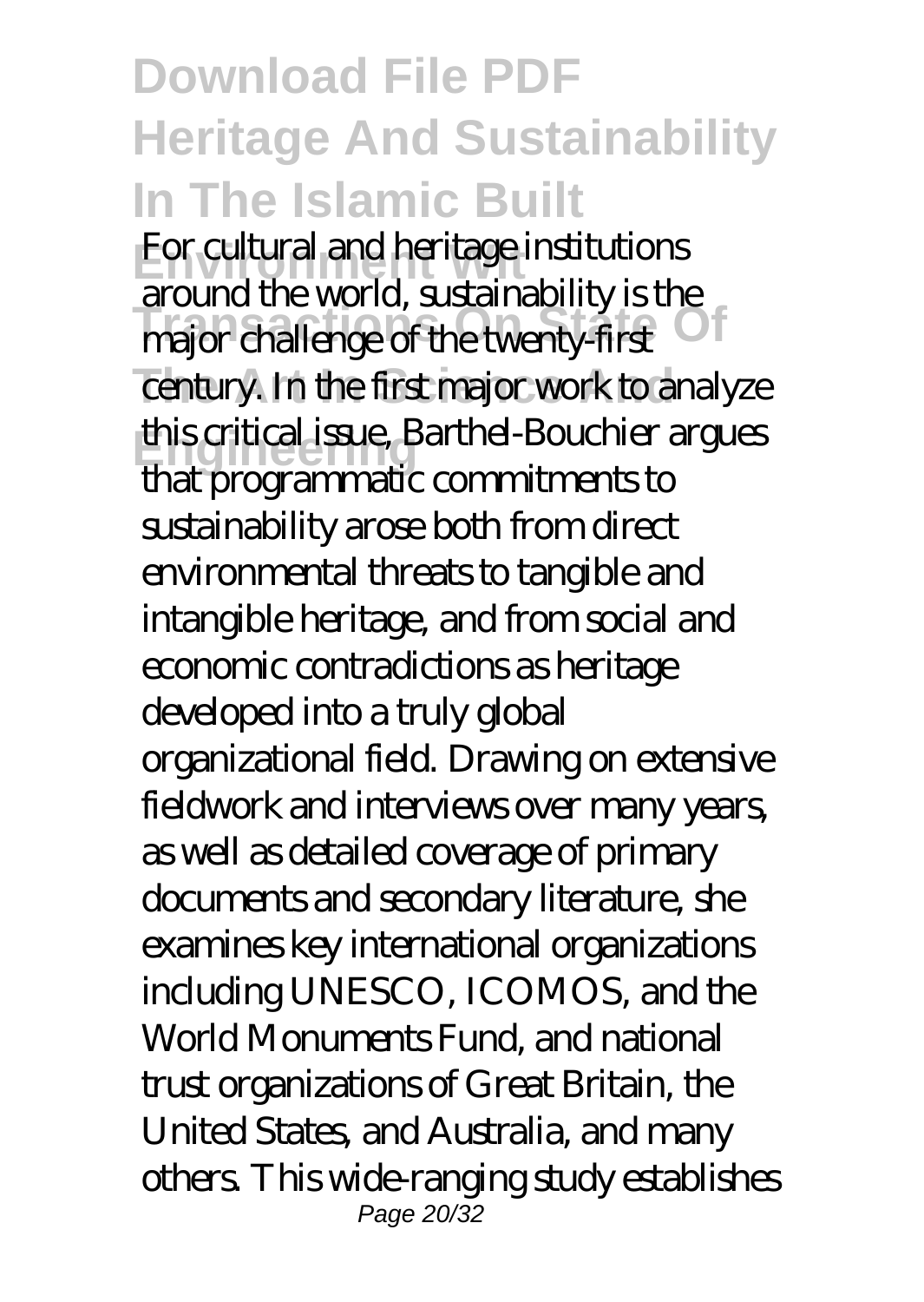**In The Islamic Built** a foundation for critical analysis and programmatic advances as heritage **Transactions On State Of** challenge of sustainability. **The Art In Science And** professionals encounter the growing

**Engineering** This volume looks at sustainable protection and sustainable use of cultural and natural heritage, particularly in view of the current challenges of the 21st century. For more than 40 years the World Heritage Convention has regulated the protection of the cultural and natural heritage of humankind, particularly in that heritage shall be protected if it is threatened by modern development. The international community has also adopted sustainability and sustainable development, as objectives to facilitate the protection of cultural and natural heritage. Sustainable heritage protection and use must therefore be preserved in the face of the global challenges it faces and must be Page 21/32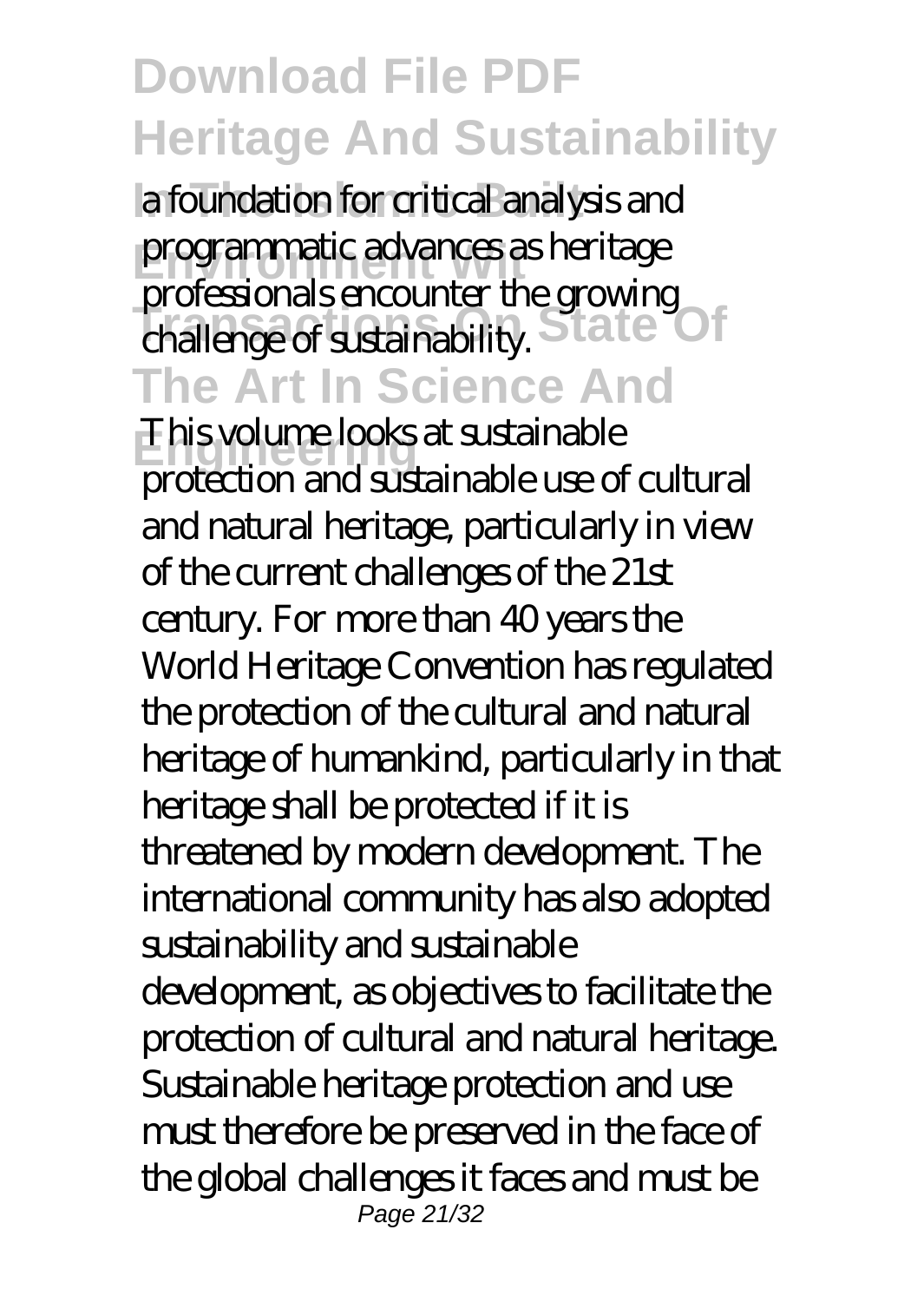perceived in terms of societal, political and corresponding economic paradigms.

In 2015, the General Assembly of State Parties to the World Heritage Convention **Engineering** passed a ground-breaking Sustainable Development policy that seeks to bring the World Heritage system into line with the UN's sustainable development agenda (UNESCO 2015). World Heritage and Sustainable Development provides a broad overview of the process that brought about the new policy and the implications of its enactment. The book is divided into four parts. Part I puts the policy in its historical and theoretical context, and Part II offers an analysis of the four policy dimensions on which the policy is based – environmental sustainability, inclusive social development, inclusive economic development and the fostering of peace and security. Part III presents perspectives Page 22/32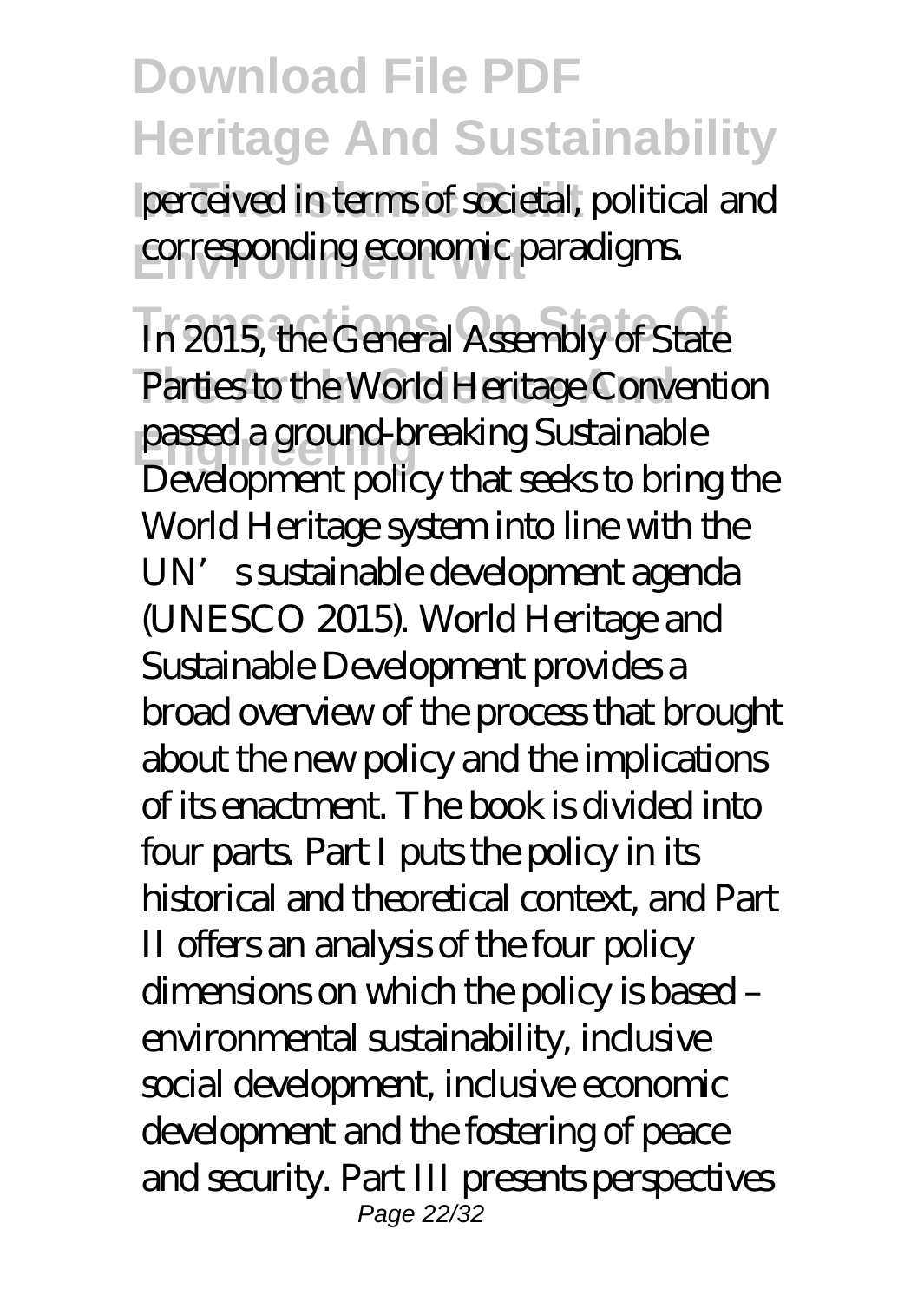from IUCN, ICOMOS and ICCROM the three Advisory Bodies to the World<br>Lating Generative and Dart B Lefter <sup>t</sup> case study<sup>1</sup> perspectives on the practical implications of the policy. **Engineering** Contributions come from a wide range of Heritage Committee, and Part IV offers experienced heritage professionals and practitioners who offer both 'inside' perspectives on the evolution of the policy and 'outside' perspectives on its implications. Combined, they present and analyse the main ideas, debates and implications of the policy change. This book is key reading for all heritage professionals interested in developing a better understanding of the new Sustainable Development policy. It is also essential reading for scholars and students working in the area.

For cultural and heritage institutions around the world, sustainability is the Page 23/32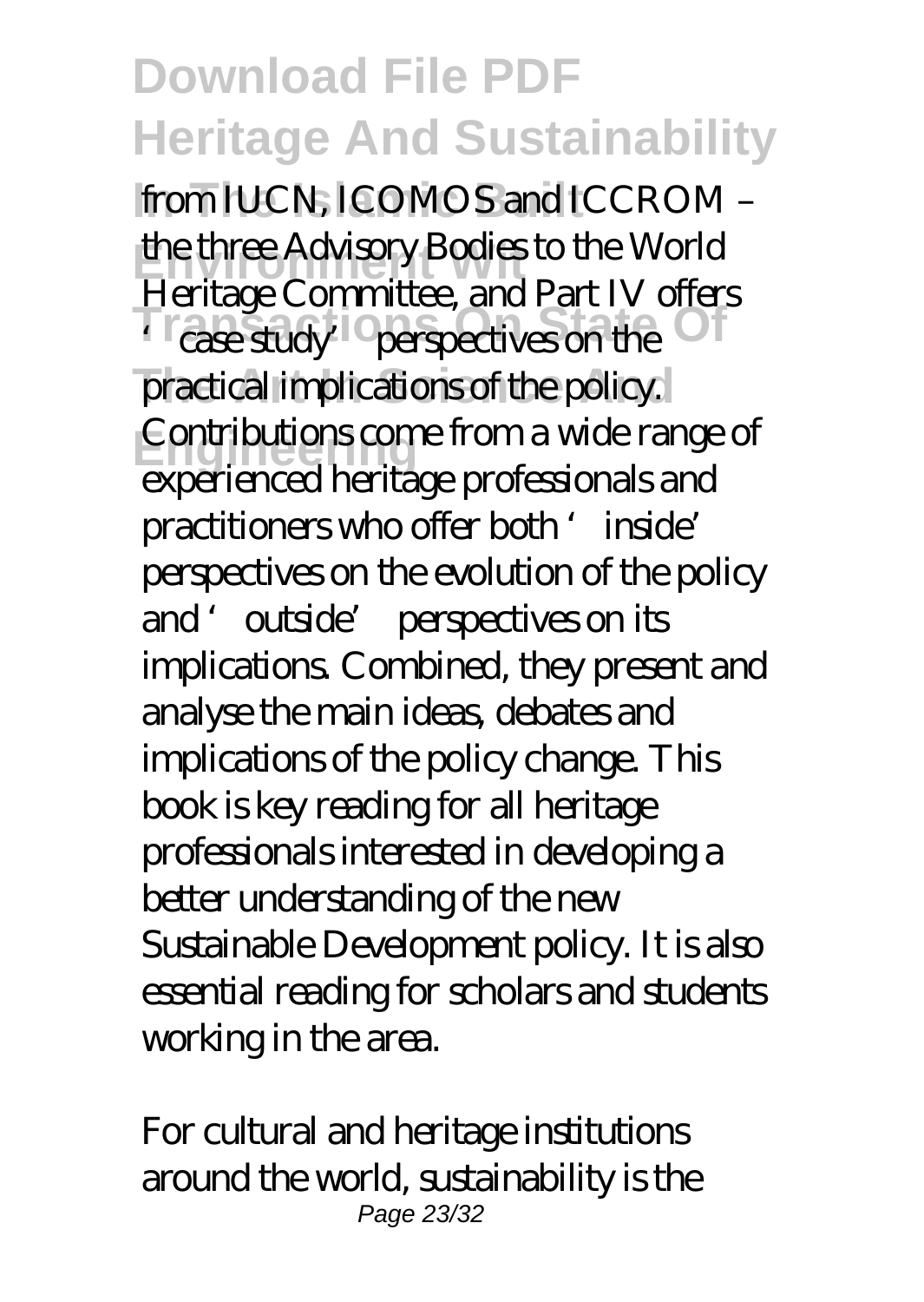**In The Islamic Built** major challenge of the twenty-first **Century. In the first major work to analyze Transactions On State Of** that programmatic commitments to sustainability arose both from direct **Engineering** environmental threats to tangible and this critical issue, Barthel-Bouchier argues intangible heritage, and from social and economic contradictions as heritage developed into a truly global organizational field. Drawing on extensive fieldwork and interviews over many years, as well as detailed coverage of primary documents and secondary literature, she examines key international organizations including UNESCO, ICOMOS, and the World Monuments Fund, and national trust organizations of Great Britain, the United States, and Australia, and many others. This wide-ranging study establishes a foundation for critical analysis and programmatic advances as heritage professionals encounter the growing Page 24/32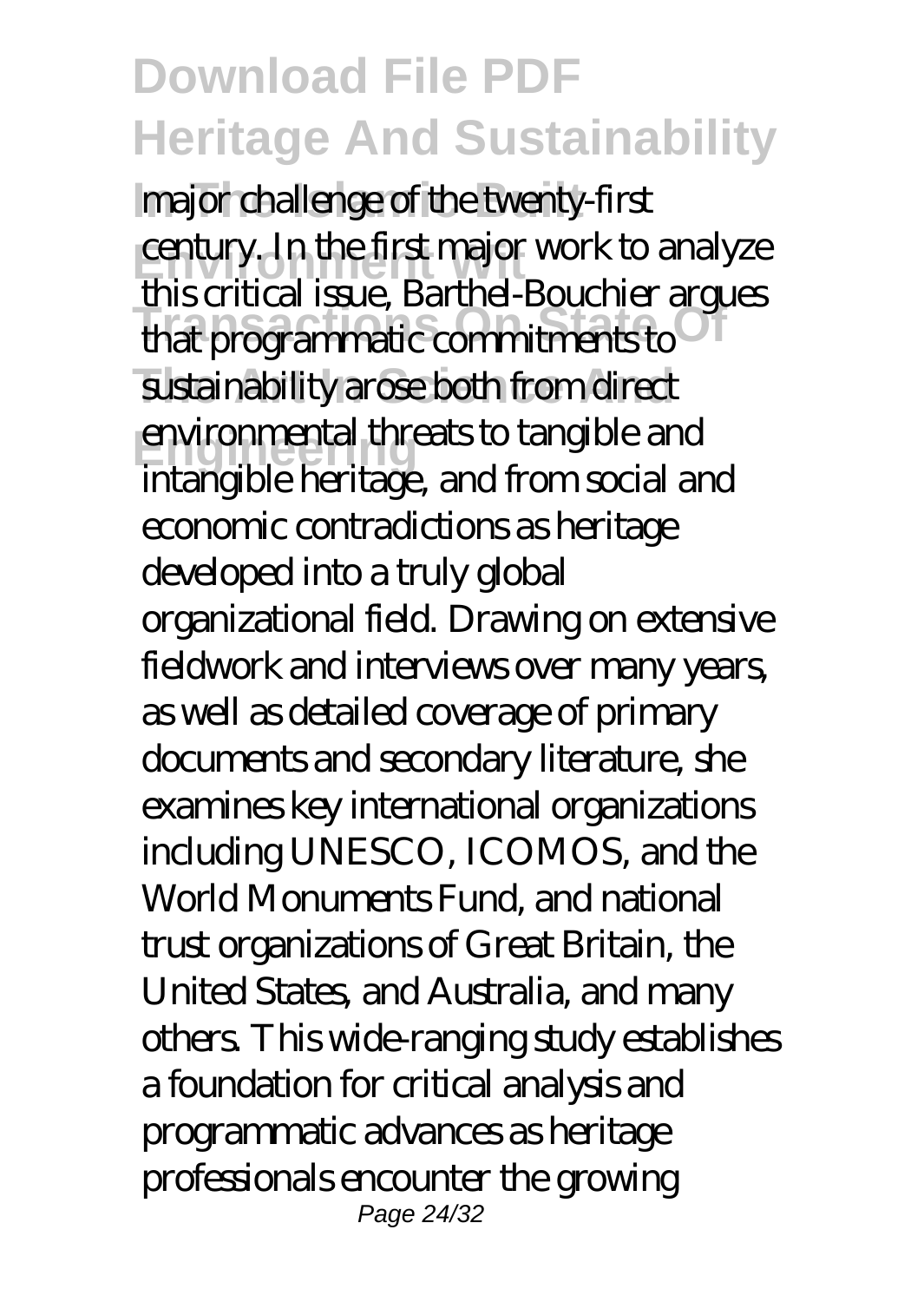challenge of sustainability. **It** 

**Environment Wit** More than half of the world's population **Transactions On State Of** now live in urban areas, and cities provide the setting for contemporary challenges **Engineering** such as population growth, mass tourism and unequal access to socio-economic opportunities. Urban Heritage, Development and Sustainability examines the impact of these issues on urban heritage, considering innovative approaches to managing developmental pressures and focusing on how taking an ethical, inclusive and holistic approach to urban planning and heritage conservation may create a stronger basis for the sustainable growth of cities in the future. This volume is a timely analysis of current theories and practises in urban heritage, with particular reference to the conflict between, and potential reconciliation of, conservation and development goals. A Page 25/32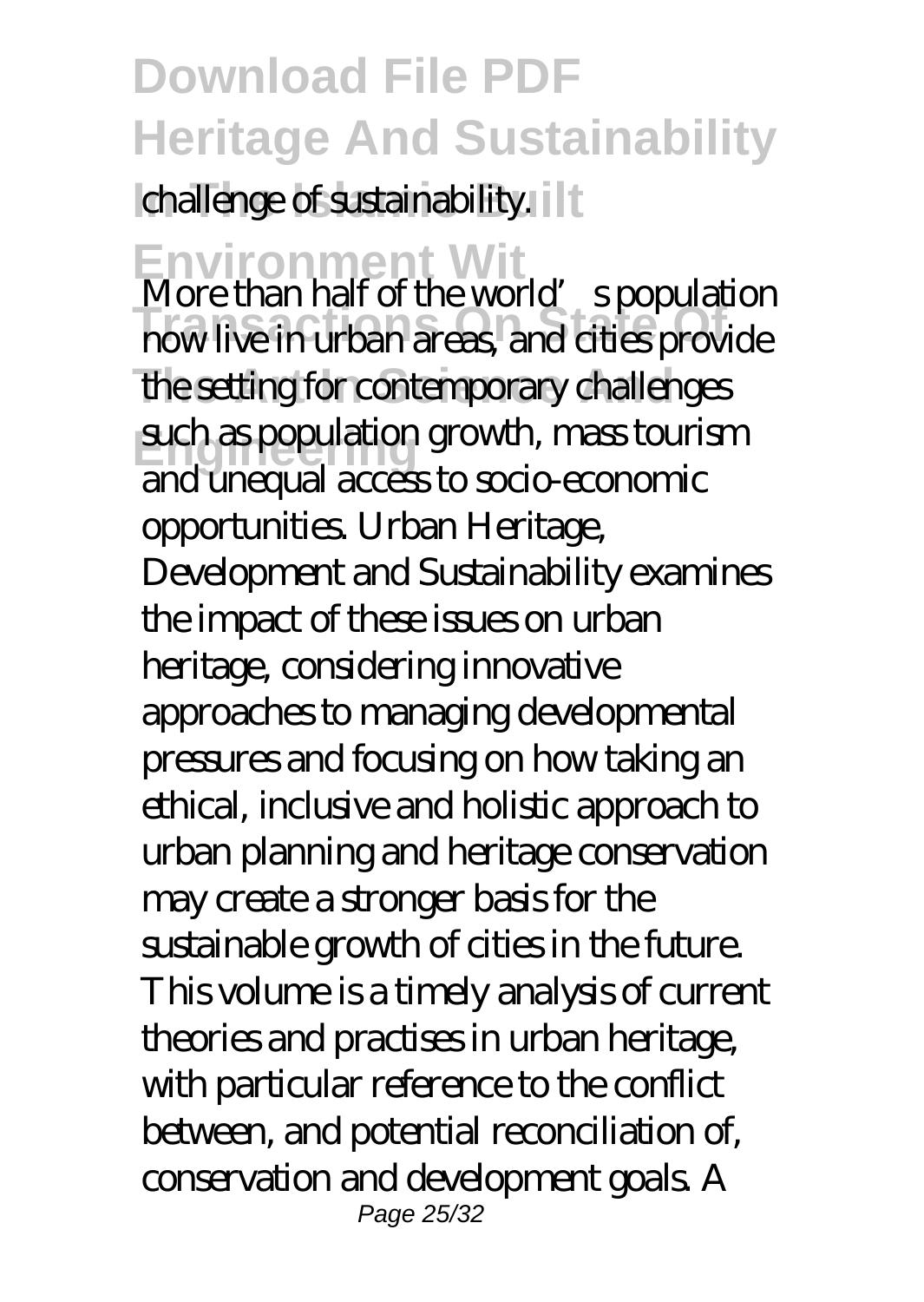global range of case studies detail a **number of distinct practical approaches to Transport Museum Communications** disjunctions between international **Engineering** frameworks and national implementation heritage on international, national and and assess how internationally agreed concepts can be misused to justify unsustainable practices or to further economic globalisation and political nationalism. The exclusion of many local communities from development policies, and the subsequent erosion of their cultural heritage, is also discussed, with the collection emphasising the importance of

'grass roots' heritage and exploring more inclusive and culturally responsive conservation strategies. Contributions from an international group of authors, including practitioners as well as leading academics, deliver a broad and balanced coverage of this topic. Addressing the Page 26/32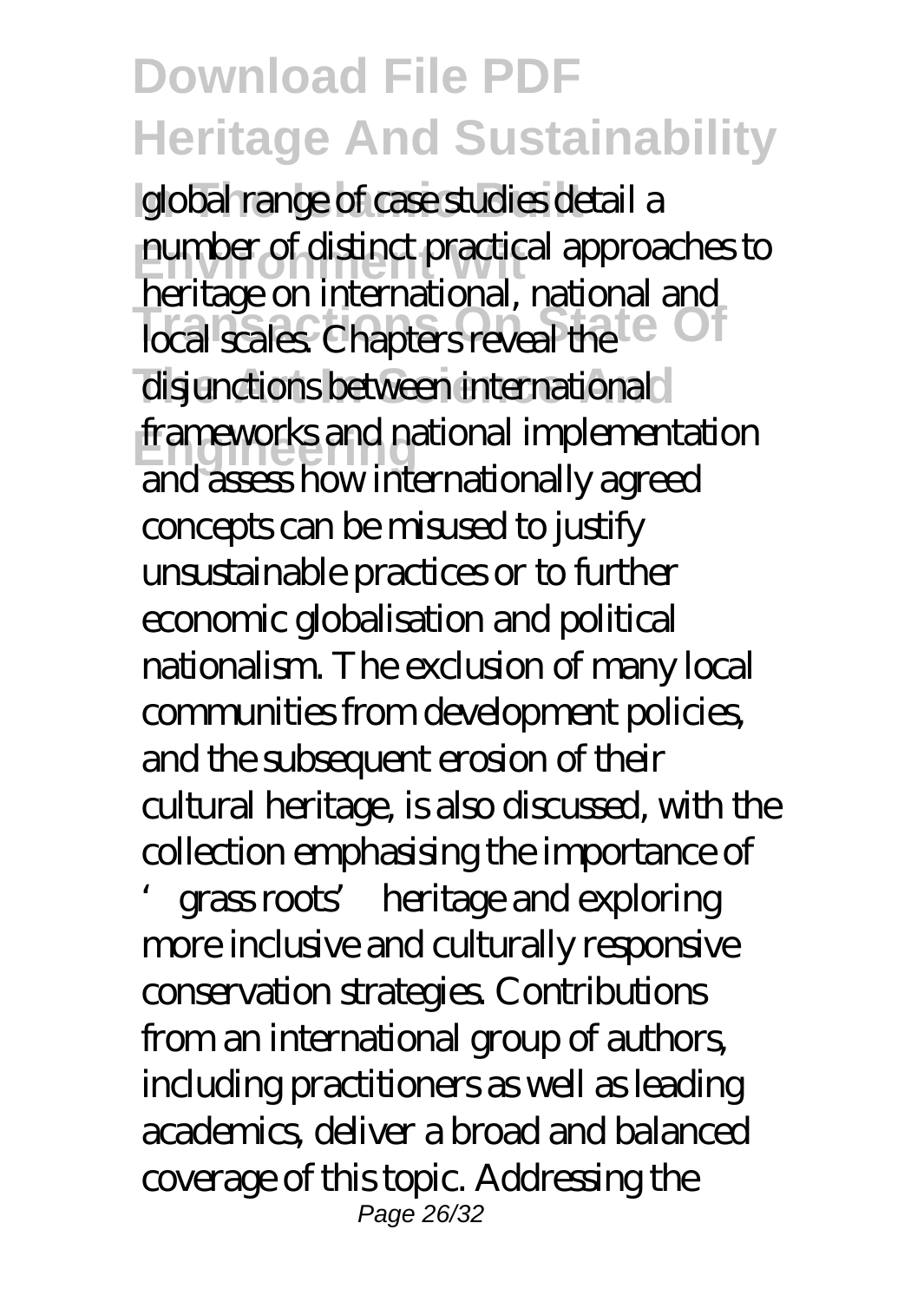interests of both urban planners and **heritage specialists, Urban Heritage, Transactions On State Of** important addition to the field that will encourage further discourse. And Development and Sustainability is an

**Engineering** Heritage and Sustainable Urban Transformations introduces the concept of

deep cities', a novel approach to the understanding and management of sustainable historic cities that will advance knowledge about how the long-term, temporal and transformative character of urban heritage can be better integrated into urban policies for sustainable futures. Contrary to the growing emphasis on green or smart cities, which focus only on the present and future, the concept of

'deep cities' offers an approach that combines an in-depth understanding of the past with the present and future. Bringing together chapters that cover Page 27/32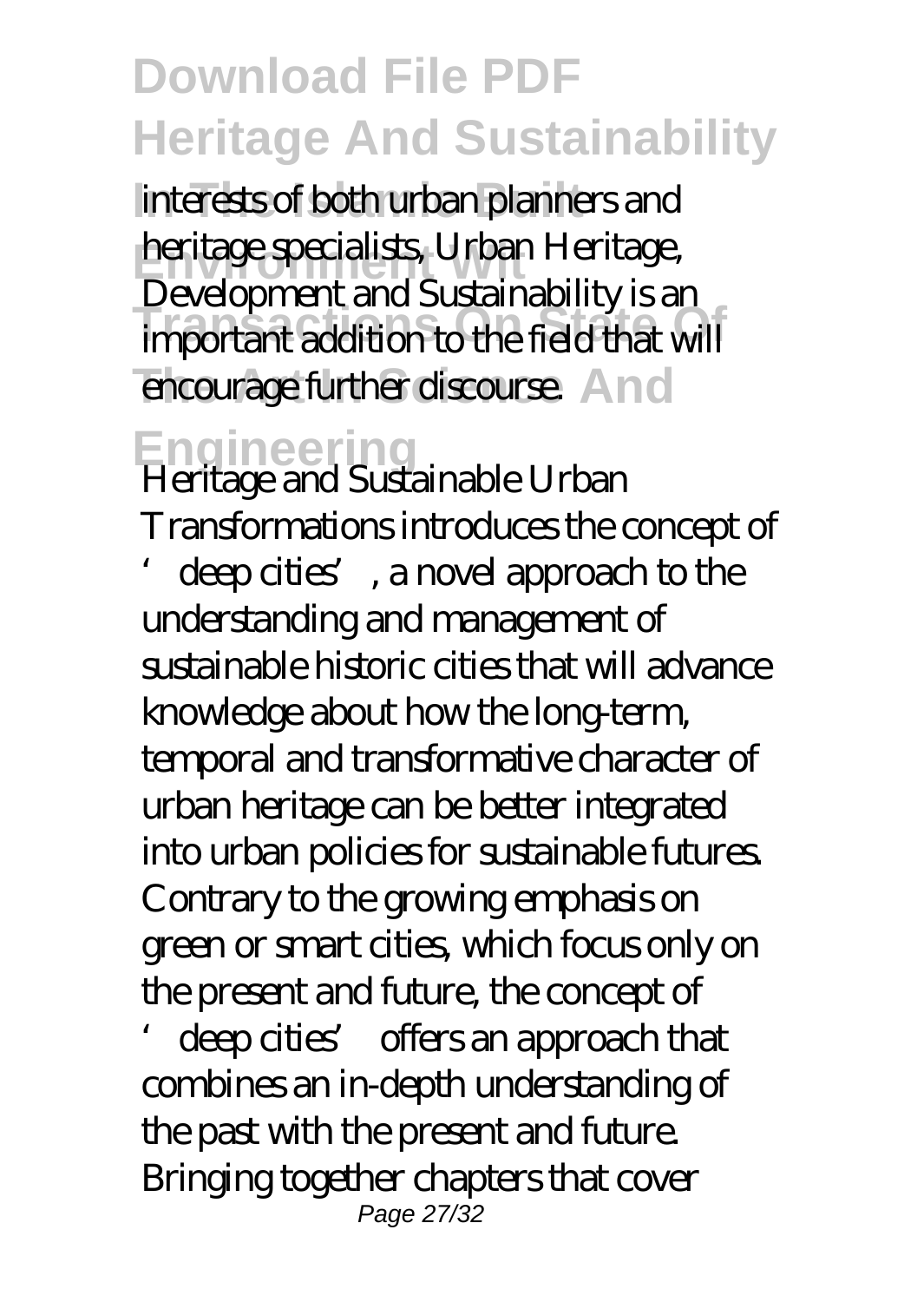theoretical, methodological and **Engineer issues related to 'deep Transactions On State Of** approach will force researchers, managers and consultants to actively use the heritage and history of a city in the planning and cities', the volume argues that using this management of sustainable cities. Exploring different definitions of 'deep cities', the book reveals varying and sometimes conflicting views among stakeholders concerning how, where and when the depth of a city should be conceptualized. Despite this, the book demonstrates how this new approach can help to create robust cities for the future, as new and innovative solutions are combined with the preservation and strengthening of historical features. Heritage and Sustainable Urban Transformations is the first international collection on the subject of sustainable historic cities. As such, the book will be of Page 28/32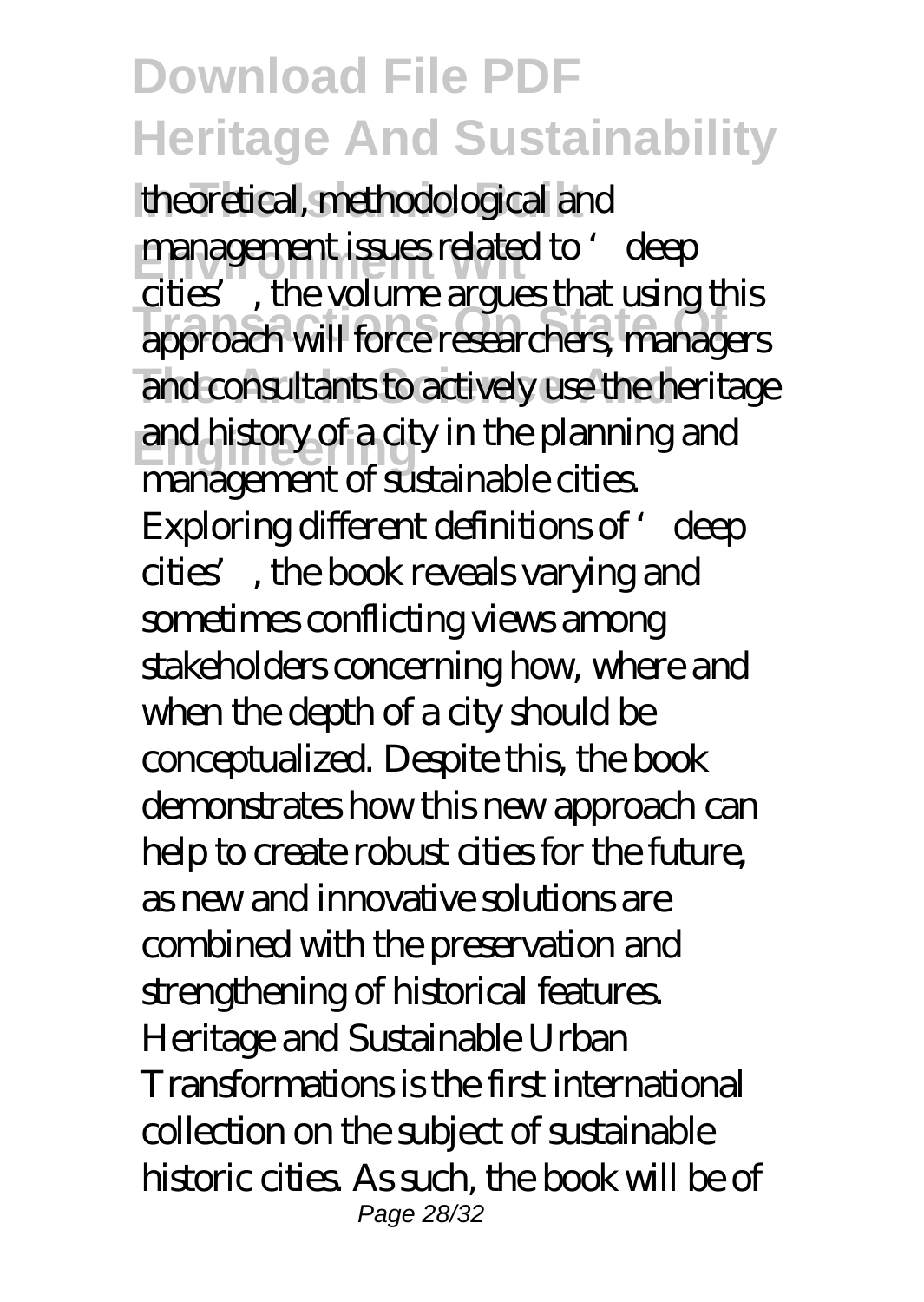great interest to academics and students **Engaged in the study of heritage, heritage Transactions On State Of** conservation, anthropology, development studies, geography, planning and c archaeology.ring management, architecture, heritage

This book serves as a drive and medium for constructive analysis, critical thinking, and informed change in the broad area of cultural heritage studies. In Africa, how to overturn the gory effects and reverse the wholesale obnoxious and unpardonable losses suffered from the excruciating experience of colonialism in a manner that empowers the present and future generations, remains a burning question. Colonial and liberation war heritage have received insignificant attention. The relevance, nature, and politics at play when it comes to the role of memory and colonial heritage in view of nation-building Page 29/32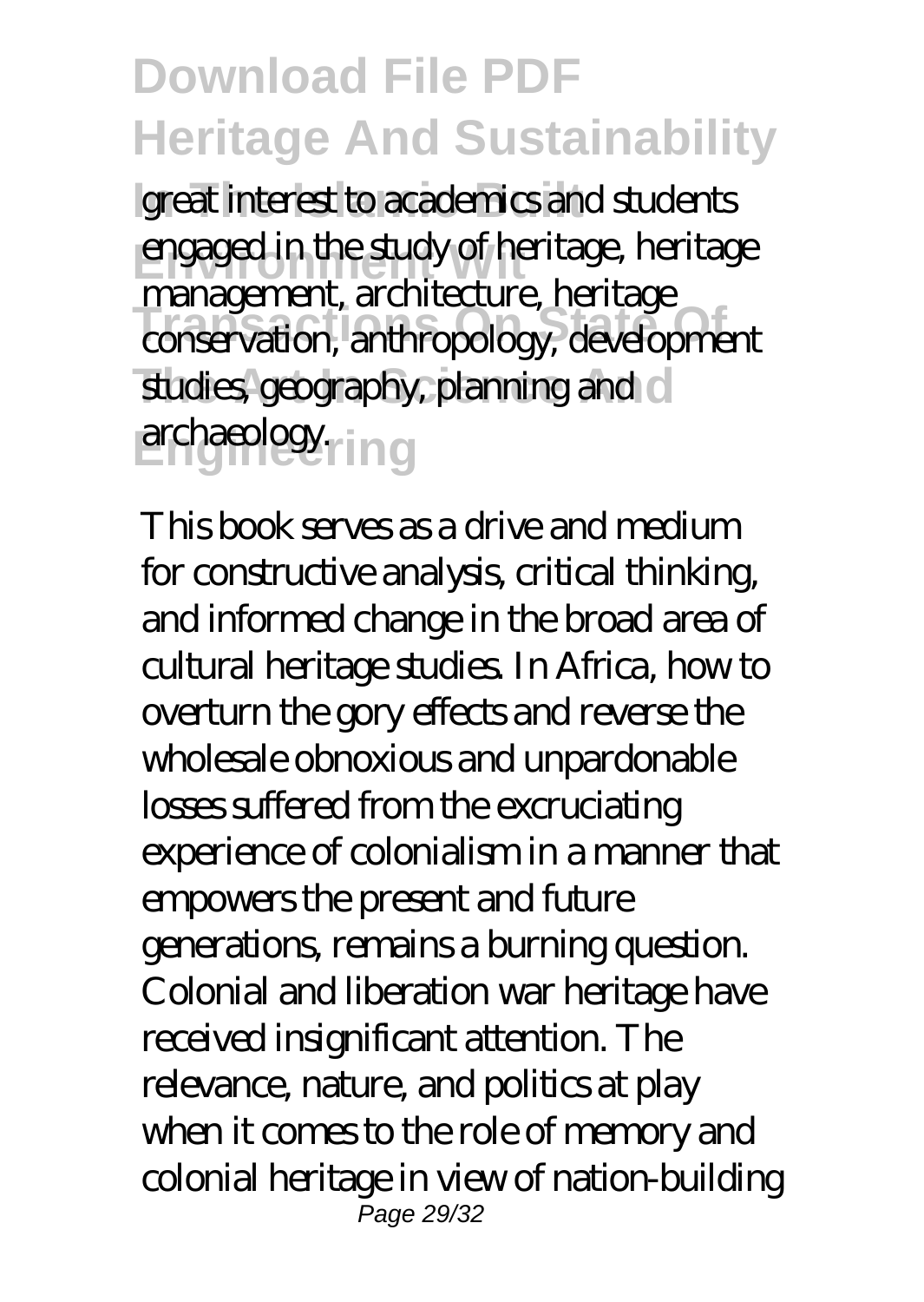and sustainability on the continent is yet to **Freceive careful practical and theoretical Transactions On State Of** scholars and governments. Yet, colonial heritage has vast potentials that if c **harnessed could reverse the gargantuan** attention and scrutiny from both heritage losses of colonialism and promote sustainable development in Africa. The book critically reflects on the opportunities, constraints, and challenges of colonial heritage across Africa. It draws empirical evidence from its focus on Zimbabwe, South Africa, Nigeria, Ghana, Zambia, and Mozambique, to advance the thesis that cultural heritage in Africa, and in particular colonial heritage, faces challenges of epic proportions that require urgent attention.

Over the last three decades, historic housing areas have become one of the major concerns in urban regeneration, Page 30/32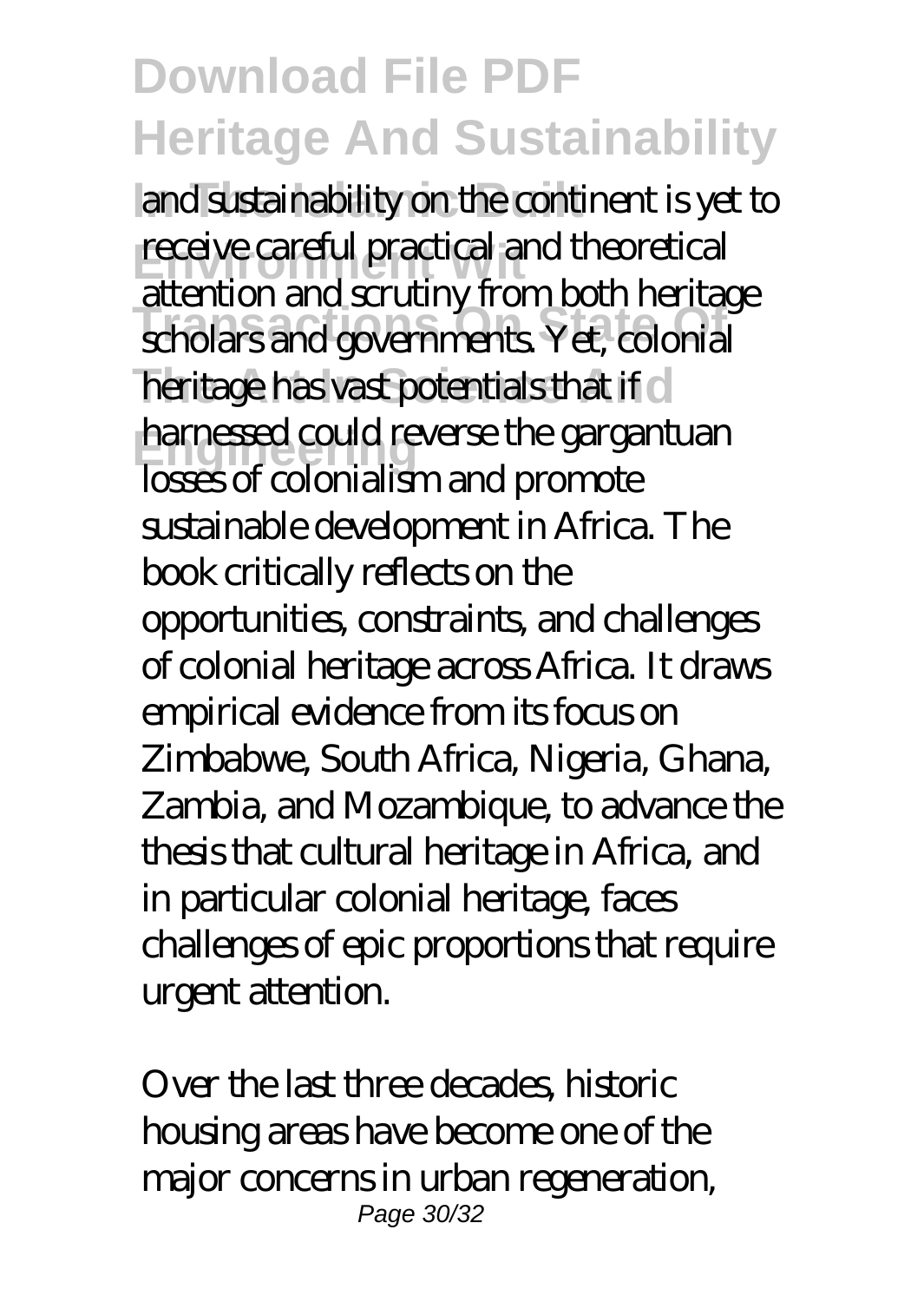**housing renovation and conservation** projects. Since the late 1990s, the notion of **Transactions of the Community have become rising issues in** the urban regeneration debate. n d **Engineering** Regeneration, Heritage and Sustainable community, sustainability and sustainable Communities in Turkey contributes to this debate by integrating the interplay between regeneration, community needs and sustainability in the context of Istanbul. Together with the relational, multi-scalar and contingency planning approaches, these vital agents of regeneration provide new possibilities and creative opportunities to successfully deal with the uncertainties and complexities in evolving regeneration spaces. The interdisciplinary text reasons that finding the balance between the needs, aspirations and concerns of local communities and the conservation of the built environments will lead to more equitable and sustainable Page 31/32